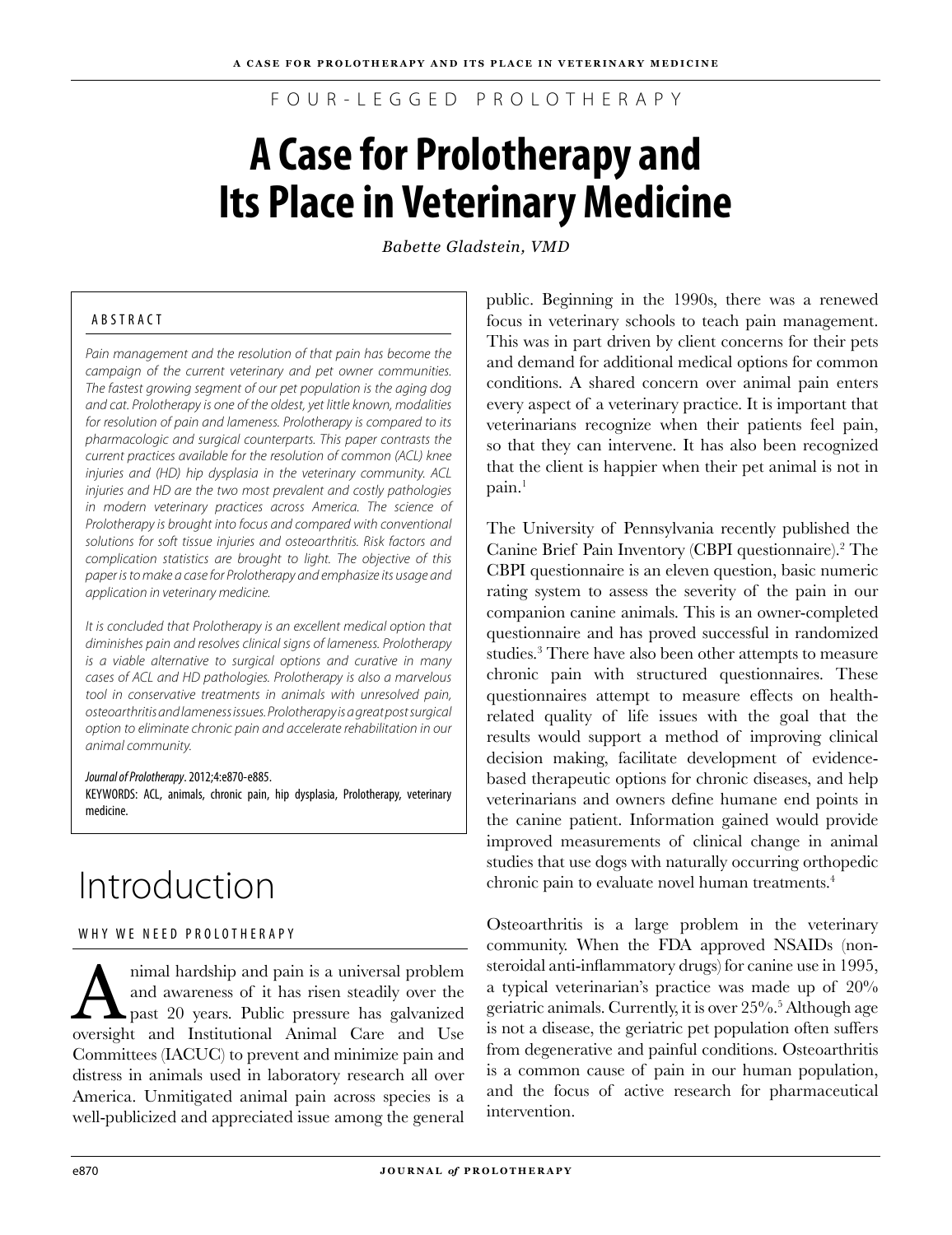In addition to a better understanding of human medical conditions shared with companion animals, there is a growing wealth of studies focused on methods to recognize and alleviate pain wherever possible in lab animal research. As our own pets age in our homes, we are the primary witness and have to interpret and relay their medical signs to veterinarians. The pain pathways are similar in cats, dogs and humans, the supposition can be made that if it hurts us, it hurts them.<sup>6</sup> We address the many signs of pain to monitor our pets and present traditional pharmacological and surgical options, as well as a viable emerging therapy. Prolotherapy is a viable solution for controlling pain within our pet population. It is useful for both chronic arthritis and acute ligament and tendon injuries and laxities all over the body. In this article, we will focus on the most common indications and methods for employing Prolotherapy in small animals.

# Pain

#### THE PERCEPTION, THE ALLEVIATION AND THE DRUG ALTERNATIVES TO PROLOTHERAPY

Osteoarthritis is a costly and significant problem in dogs, cats, horses and humans.<sup>7</sup> It is a complex syndrome affecting joints, an estimated 20% prevalence of dogs over one year of age are affected and suffer pain and disability as a result.<sup>8</sup> Animals perceive pain and suffer just like humans.<sup>9</sup> Continuing flare-ups in diseased joints can cause chronic pain. Older pets are the primary population affected by osteoarthritis, and many of them are also obese. Dogs usually present with lethargy and lameness. Cats do not normally walk on a leash, and their lameness can remain unnoticed. Cats usually exhibit their pain with behavioral changes. Pain in the osteoarthritic patient can be constant, but the signs are often most pronounced when pets take their first few steps after resting. As veterinarians, we know that radiographs do not always correspond to the level of pain.10 Sometimes the symptoms are subtle, and many times owners do not realize that their dog or cat has arthritis. Pet owners think that their animals are merely slowing down. Cats are great at hiding their pain. It benefits the animal, when both the veterinarian and owner recognize developing symptoms early. Pain is ultimately the consequence of arthritis, and it is important to assess the arthritic patient on a frequent basis in order to properly evaluate, and quantify a pain score.

Common signs of pain-related behavior in dogs and cats:

- Increase in anxiety- sometimes showing agitation or rapid breathing
- Decrease in social interaction •
- Increase in aggressiveness
- Diminished performance, they don't want to go as far or as fast
- Changes in temperament •
- Abnormal gait and body position •
- Eating less, with a resulting loss of weight
- Decreased activity with weight gain •
- Inappropriate elimination in the house
- Excessive chewing, biting, or licking of an area or limb •
- Difficulty in walking, climbing stairs, or getting in and out of the litter box or car
- Resting more than usual
- Difficulty getting up from a lying position •
- Failure to self groom •
- Slow or stiff movements upon waking, after a rest, or in cold weather
- Limping
- Swollen joint(s) warm to the touch
- Personality changes such as your pet no longer likes to be touched
- Reluctance to walk, run, climb/descend stairs, jump, or play
- Lagging behind on walks •
- Reluctance to extend rear legs •
- Sluggishness
- Inability to stretch
- Vocalization on handling •
- Unwillingness to play with other pets •

As a general rule, a dog that is seven years old can be considered mid-age to senior. Older pets should be screened for signs of osteoarthritis and lameness, as well as assessed for significant changes in weight and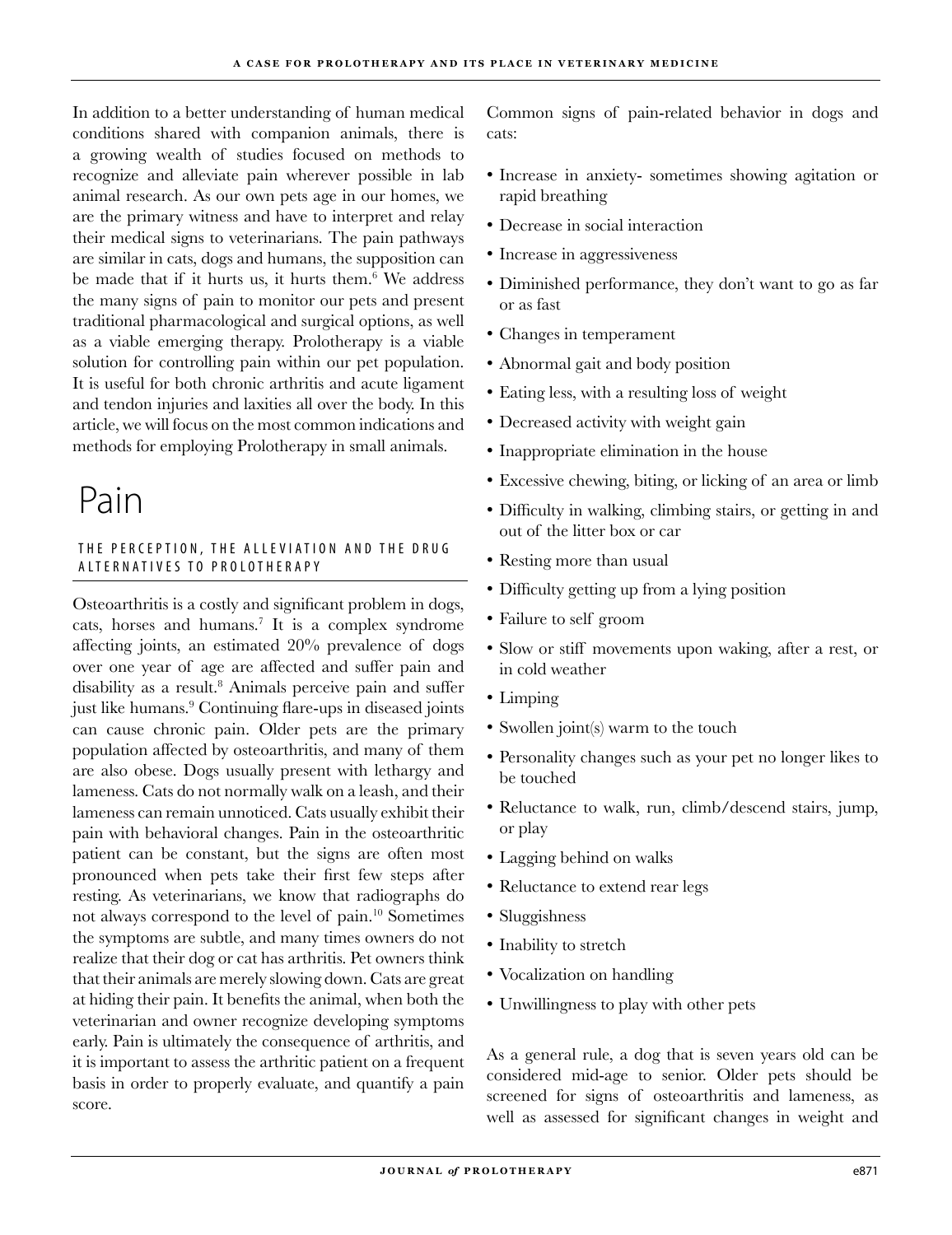body condition. The obesity epidemic amongst animals predisposes our pet population to health problems and shortens their life span.<sup>11</sup>

Lameness is hard to identify. Some signs are:

- Difficulty getting up and sitting down •
- Hesitation at stairs and, in the case of cats, hesitation in jumping
- Shifting weight, even when eating •
- One paw is bigger than another, indicating a chronic weight shift for comfort
- Muscle atrophy

All of these results of pain are serious and potentially harmful by causing the breakdown of other metabolic systems in the body. The typical veterinary approach to managing osteoarthritic pain has focused on medical and surgical treatments that often fail to correct the underlying cause.

Some of the potential responses of the body to pain include12:

- Decrease in peripheral blood flow
- Altered metabolism and an up-regulation of cortisol
- Decrease in GI motility
- Suppression of the immune system
- Impairment of wound healing
- Reduced respiration and risk of pneumonia •
- Development of a chronic pain syndrome •

#### CONVENTIONAL PHARMACOLOGIC TREATMENTS FOR CHRONIC PAIN

Many traditional practitioners first prescribe either nonsteroidal anti-inflammatory drugs (NSAIDS) or steroids. NSAIDs, cox-1 and cox-2 inhibitors are designed to stop pain and inflammation in injury by competitive inhibition with cyclooxygenase activity.<sup>13</sup> NSAIDs produce their analgesic and anti-inflammatory effects by inhibiting cyclooxygenase enzymes critical in the production of prostaglandins and leukotrienes. Inflammation starts when membrane phospholipids (fat layers in the membrane) are converted to arachidonic acid (pro-inflammatory omega

6-like substances).14 The process continues as arachidonic acid is converted by cyclooxygenases to prostaglandin E2, a hormone responsible for constriction and relaxation of blood vessels. Since cyclooxygenase converts arachidonic acid to growth factors in the body, normal healing is at a disadvantage. By inhibiting new collagen synthesis both NSAIDs and steroids have an adverse effect on bone and soft tissue healing.15, 16

NSAIDs cause the acceleration of articular cartilage degeneration in osteoarthritis with side effects to the stomach, GI tract, liver, heart and kidneys. Commonly used NSAIDS are Rimadyl, Deramaxx, Metcam, and Meloxicam. In a normal joint, there is a balance between the continuous process of cartilage matrix degradation and repair.17 Non-steroidal anti-inflammatory drugs and steroidal drugs disturb this fine balance and accelerate articular cartilage breakdown. Chronic administration of Rimadyl can cause stomach ulcers in dogs, and synthetic prostaglandins often need to be co-administered to prevent this. The Metcam, a popular NSAID, label states that use in cats can cause renal failure and death.<sup>18</sup>

In addition to NSAIDs, many veterinary practitioners frequently prescribe glucocorticoids. Glucocorticoids are a class of potent steroids that interfere with the immune system, thereby decreasing the inflammatory and pain response to respond to acute and chronic musculoskeletal injuries. Commonly used steroids are hydrocortisone, cortisone, prednisolone, methylprednisolone, and dexamethasone. The side effects are numerous and profound: animals become ravenous; increase and redistribute fat, have muscle wasting; behavioral changes that can include aggression; they drink and urinate excessively. Steroids often cause the adrenal glands to stop function and can't be withdrawn abruptly. Steroids can also cause diabetic changes in the body as well as changes in liver function.19

Opioids are frequently prescribed for their analgesic effects, especially when either steroids or NSAIDs are insufficient or not well tolerated. Tramadol is a synthetic analog of codeine and commonly used to treat moderate to severe pain. In addition to inducing euphoria, it can cause respiratory depression, inappetence and constipation.20 As of January 2011, no existing clinical trials for Tramadol demonstrate its effectiveness in the treatment of osteoarthritis for dogs and cats.<sup>21</sup>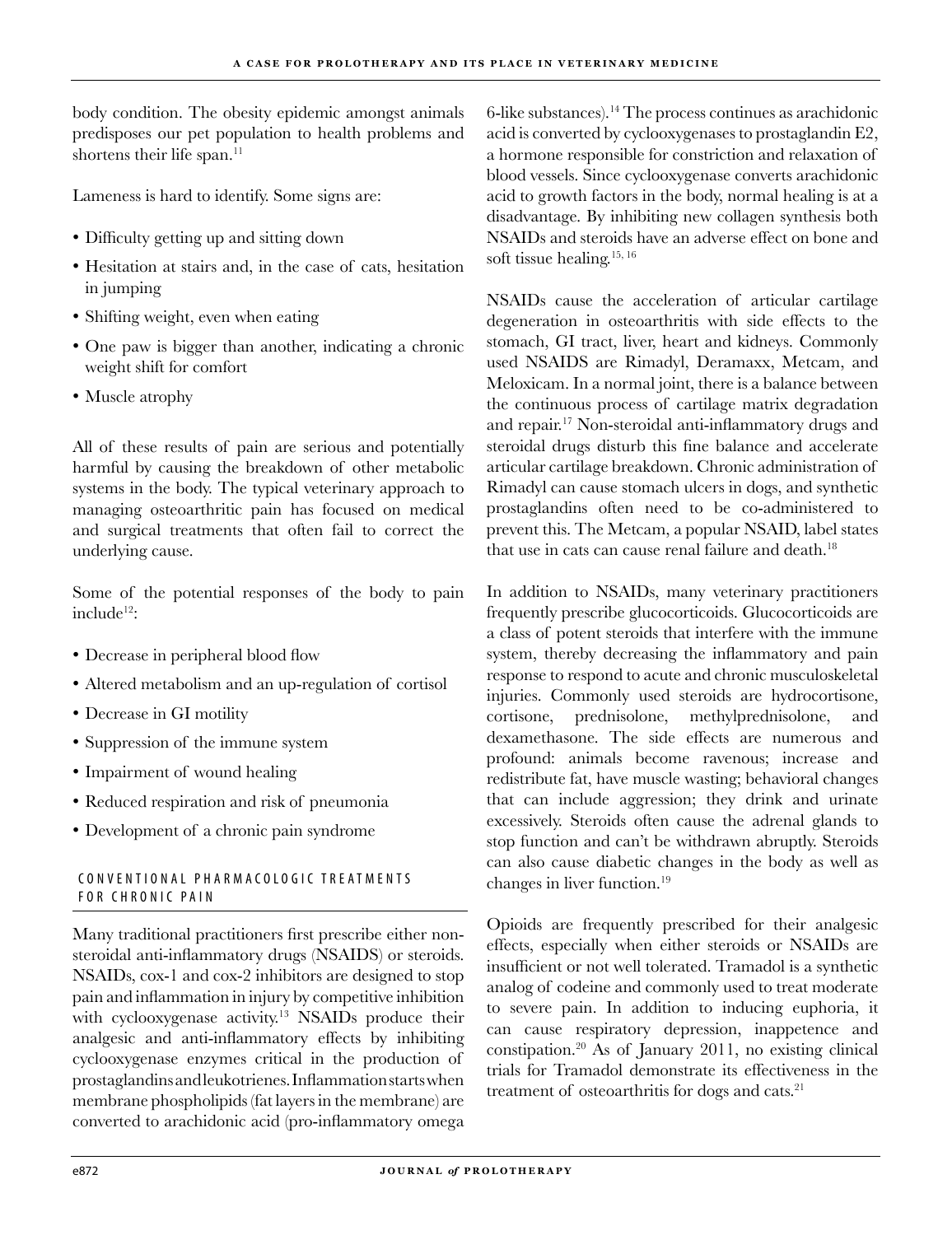Local anesthetics such as procaine, lidocaine, and Xylocaine®, can be used to numb an affected joint or limb, but they can also have systemic effects on the body. These drugs possess the ability to change the function of individual nerves of the autonomic nervous system. A large amount of medical literature documents these physiological changes. Technically, lidocaine stabilizes the cell membrane by stopping the ion flocculation, which is necessary for the conduction of nerve impulses. It causes the sensation of numbness which is normally short acting; two to three hours at the most. Lidocaine is metabolized in the liver. Its half-life, if given intravenously, is typically one and a half to two hours; but if there is compromised liver function it can be longer. When administered to a pet in large amounts there is a chance for lidocaine toxicity.22 I have seen several animals vomit post-Prolotherapy session but since the drugs are short acting, so is the reaction. Lidocaine may have some longterm effects on the NMDA pain receptors, this reaction is a positive benefit.

Two other classes of drugs have been used off-label for the treatment of pain: Amantadine, an N-Methyl D-Aspartate (NMDA) receptor blocker, is becoming popular for the treatment of chronic pain in veterinary practices around the country. It has been used in human medicine as a Parkinson and antiviral drug. There are also no clinical studies to date on Amantadine. The other new drug used by veterinarians is Gabapentin, an antiseizure medication, and is known to have some effect on the pain-related behavior response and the exaggerated response to painful stimuli. Gabapentin is a drug being prescribed by veterinarians with no published data.<sup>23</sup>

Injectable and oral polysulfated glycosaminoglycans (PSGAGs) are believed to be chondro-protective and to be supportive of joint homeostasis. Adequan® is a commonly used PSGAG that has been tested and used in animal medicine. It is considered a slow-acting diseasemodifying osteoarthritis agent that slows the progression of the disease by modifying bonding to the cartilage.<sup>24</sup> Supplements such as omega-3 fatty acids have also been studied in animals and do help to naturally control the adverse affect of the inflammatory cascade associated with joint pain. Both of these options have minimal negative side effects.<sup>25</sup>

Physical therapy options exist to control and help alleviate pain in both humans and animals. Acupuncture, with or without electric stimulation of the needles, actually raises the endogenous serotonin levels in the body.<sup>26</sup> Serotonin is a feel good hormone but it is short acting and does help in resetting the chronic pain receptors (NMDA). Ultrasound is another modality that is quite effective in enhancing cellular repopulation when used on tendon, ligament and wound injuries in general.27, 28 Class 3B and Class 4 lasers are becoming commonplace in controlling pain, healing wounds and accelerating repair of injured or arthritic joints, ligaments, tendons and muscle.29 Magnets with high enough gauss can create fields that can both disorient and control pain receptors in the body.30 There is also electric stimulation, transcutaneous electrical nerve stimulation (TENS), which is inexpensive and effective in controlling pain and enhancing healing.<sup>31</sup> These options surely have minimal negative side effects and most have been used in human medicine upwards of thirty years.<sup>32, 33</sup>

Exercise is one of the most important means of limiting the pain associated with osteoarthritis, as well as promoting overall natural healing. Exercise raises the body's serotonin (feel good) level and helps to balance the encephalin (pain) response.<sup>34</sup> This being said, how do you get a lame, overweight dog or cat to walk with a knee, back, hip or elbow injury? All of the aforementioned drugs and physical therapy options are usually shortterm solutions. When they fail, veterinarians are left with prescribing surgery to try and correct the underlying degenerative joint disease.

# Prolotherapy

### AN ALTERNATIVE TREATMENT FOR PAIN

Veterinarians have a simple non-invasive, non-surgical option: Prolotherapy. Prolotherapy is a shining light in longer-term pain control, and an alternative solution in repairing hypermobile joints.<sup>35</sup> Prolotherapy helps to alleviate pain from arthritis in humans and we have already established that our pets feel the same pain. Prolotherapy works in humans; therefore, it should be considered a viable solution to pain from osteoarthritis (OA) in animals.36 In this author's experience, it can sometimes obviate the need for orthopedic surgery. So, Prolotherapy is especially meaningful in older animals.<sup>37</sup>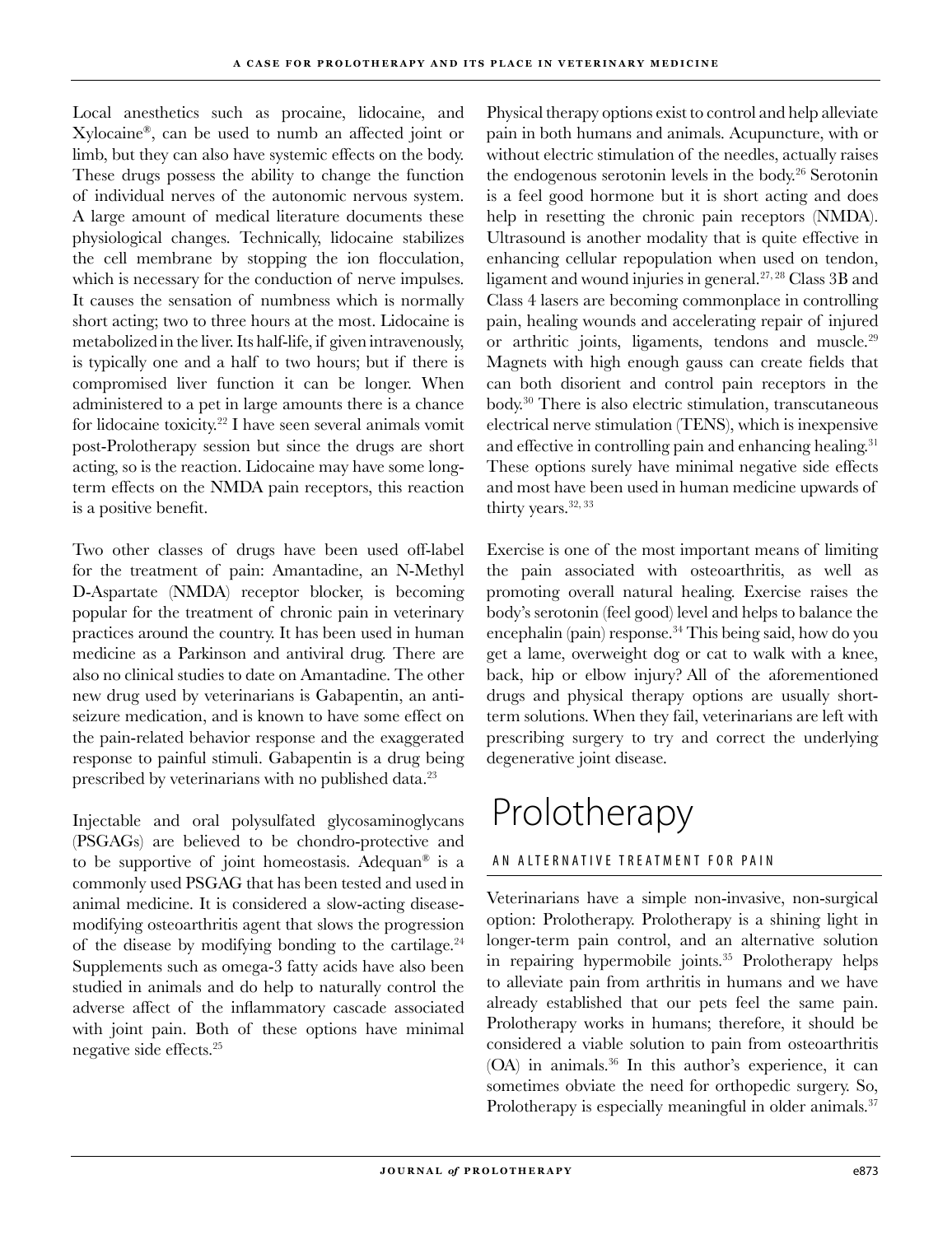The results of Prolotherapy are generally predictable and include improved mobility and quality of life of the pet, along with a reduction in, and often the elimination of, pain. After describing how Prolotherapy works, I will compare its use to commonly used surgeries for treating musculoskeletal disorders.

#### HOW PROLOTHERAPY WORKS

Prolotherapy is performed with natural proliferating and sclerosing agents usually but not always combined with lidocaine or procaine. The solution is injected into the afflicted ligament or tendon where it attaches to the bone. The solution increases the blood supply and flow of nutrients to ligaments and tendons size promoting the healing of tears and decreasing joint laxity. One basic rule of Prolotherapy is that the needle must contact bone before injecting the proliferating solution.<sup>38</sup> Ideally, while injecting, pecking the bone and feeling the periosteum, the vascularized, cellular covering of bone. Just like a microscopic fracture, stimulation of the periosteum osteoblasts and osteoprogenitor cells create and remodel new bone. Co-stimulation of the surrounding stromal cells such as fibroblasts causes them to proliferate and produce collagen. The inflammation or microtrauma of the needle coupled with the insertion of a stimulating substance causes an inflammatory response, and the immune system produces an army of fibroblasts, which synthesize extracellular matrix and collagen. The collagen is needed to thicken, tighten, and strengthen ligaments and tendons.

In his double blind Prolotherapy study conducted in 1982, Y. King Liu, Ph.D. stated that the goal of this therapy is to produce dense fibrous tissue to strengthen the attachments of ligaments, tendons and joint capsules to their fibro-osseous junctions.<sup>39</sup> This study was conducted to assess the influence of a sclerosing (irritating) solution on a rabbit medial collateral ligament (MCL) in situ. The histology lab at the University of Iowa concluded that repeated injections of 5% sodium morrhuate increased the collagen fiber diameters compared to the control group. Both medial collateral ligaments (MCL) and femoral tibial ligaments were studied. The results were that the ligaments had a 40% increase in mass and increase in junction strength of approximately 28%.<sup>40</sup>

In a 1985 study, the effects of sodium morrhuate injections on rabbit patellar tendons and Achilles tendons were analyzed.41 It was found that the injected tendons

were larger in diameter and contained more cells. This sclerosing agent appeared to mimic the early stages of an injury repair sequence.<sup>42</sup> The nine rabbits studied showed a minimum 20% increase in the circumference of both tendons. They were injected three to five times four weeks apart and the control group was injected only one time. The rabbits that were injected more times had a larger number of smaller fibrils, indicating the beginning of tendon thickening and fibrous tissue buildup.

In 1994, the effect of growth factors on the proliferation of fibroblasts was studied. Fibroblasts are a type of cell that synthesizes extracellular matrix and collagen and plays a critical role in wound healing. It was demonstrated that fibroblast proliferation is a basic step in ligament repair. This study actually answered the scientific reason for Prolotherapy efficacy.<sup>43</sup>

#### WHY PROLOTHERAPY WORKS

Prolotherapy stimulates the normal inflammatory reaction that occurs when ligaments or tendons are injured. The process starts with the initial injury: the micro trauma of a needle and the insertion of the irritating solution. Red blood cells are then released at the site creating an inflammatory phase. Then white blood cells and macrophages (clean-up cells) come to the injured site, attracting fibroblasts. Fibroblasts, the most common cells in connective tissue, secrete collagen proteins needed in healing, creating the matrix linking tissues of the body together. This in turn stimulates other cells to remove the cellular debris from the site.

Once the site has been cleaned up, the ligament repair phase takes place starting at two days and extending up to six weeks. During the repair phase cell reproduction and fibroblast proliferation, ultimately accumulates tropocollagens. Tropocollagens, the next step in the repair phase, is precursor collagen subunits that fill in the injury site. As granulation tissue and collagen continue to repopulate, they reconstruct tendon, ligament and capsule tissue. The remodeling phase lasts three weeks to two years, it culminates with the deposition of new granulation tissue and collagen formation. Remodeling causes a natural tightening of ligaments and tendons. It is thought that maximum tendon and ligament strength is achieved within a year after Prolotherapy has been completed.44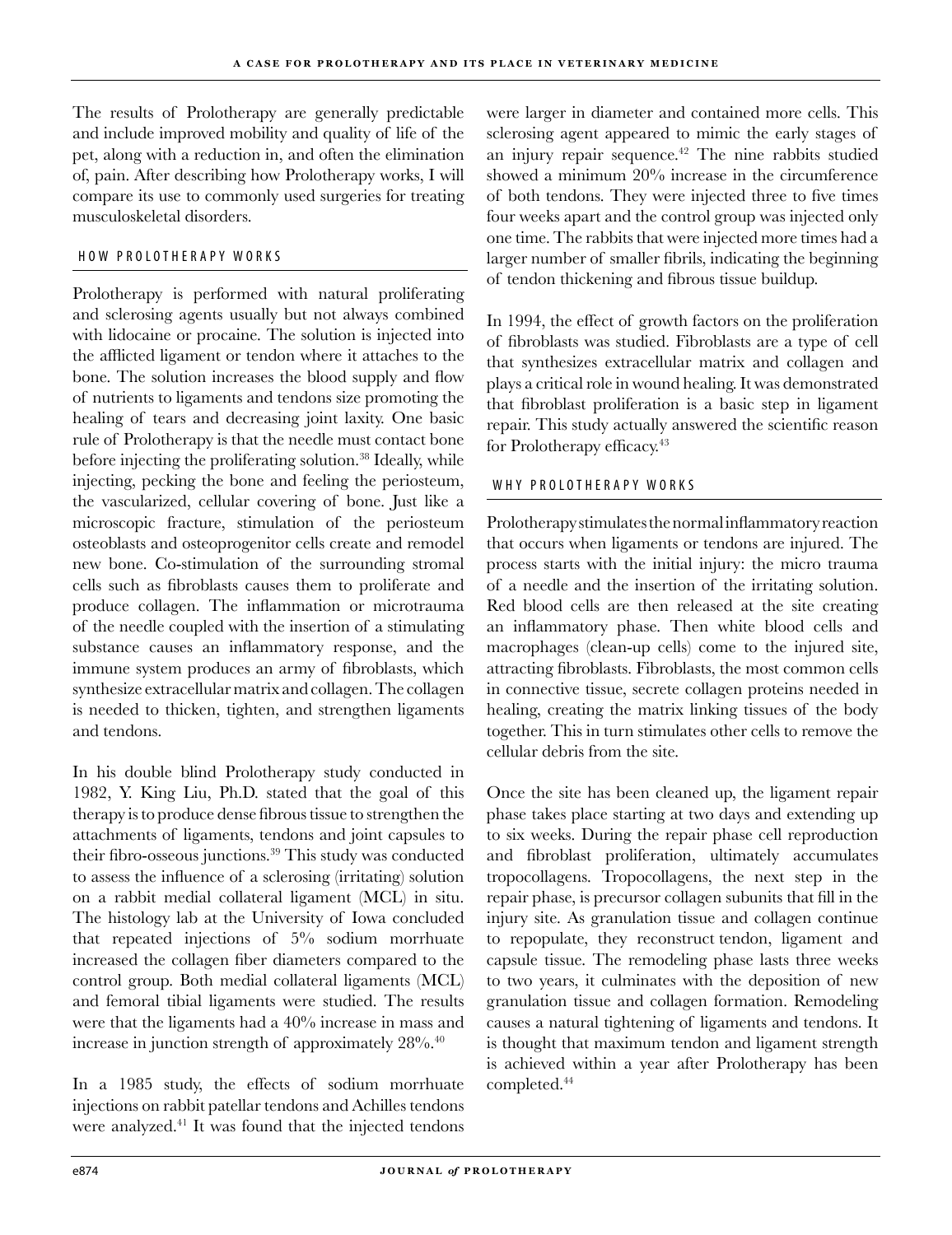George Hackett, MD described Prolotherapy, as the placement of an irritating solution that activates growth factors to provide for the production of new collagen or matrix. Sprains and strains become chronically painful because tensile strength is compromised. The condition is considered connective tissue insufficiency (CTI) and any load on this connective tissue activates pain mechanoreceptors. Prolotherapy provides pain relief via the thickening and tightening of tendons and ligaments. Proliferative therapy is quite safe when used judiciously. The most common complication is pain that lasts two to seven days after the injection session. Dr. Hackett is considered one of the early pioneers of Prolotherapy.<sup>45</sup>

#### BRIEF HISTORY AND EVOLUTION OF PROLOTHERAPY

Prolotherapy has been used for more than 80 years in the human medical community. It is referred to as "proliferant injection therapy" and "sclerotherapy."46 Hackett, Earl Gedney D.O., and David Shuman D.O, began injecting ligaments in the 1930s. In 1983, Dr. Y. King Liu in the introduction of his double blind study of rabbit ligaments noted, "Hippocrates reported to have used cauterizing irons to develop auxiliary scar tissue under the human armpit as support for separated shoulder joints."47 In 2004, Dr. Kent Pomeroy cites a reference to Velpeau who in the year 1835 treated human hernias with injections of iodine. Dr. Pomeroy traced the origins of the first organization for sclerosing methods, which was formed in 1923 and after decades of intra discipline changes and evolution, The American College of Osteopathic Sclerotherapeutic Pain Management (ACOPMS) was granted full status as a college in 1966. The American Association of Orthopedic Medicine (AAOM), which is the Prolotherapy association, is growing and teaching both Prolotherapy and manipulation.<sup>48</sup>

Prolotherapy is used to treat joint hypermobility that occurs when there is inappropriate hinging of a joint. Excessive range of motion creates painful friction from bone on bone contact. Prolotherapy directly addresses the cause of instability and repairs the weakened sites, resulting in permanent stabilization of the joint. When injected into the site of pain or injury, Prolotherapy's inflammatory response fuels the body's formation of new tendon and ligament fibers, resulting in strengthening of the weakened structures. As the joint becomes stronger, pain is relieved via less tension on tendons and ligaments.

Prolotherapy strengthens ligaments and tendons to ensure that joints and bones are appropriately held together to support posture and ambulation. This is true for animals as it is for humans. Joints are weakened when ligaments and tendons are stretched, torn, or fragmented and become hypermobile and painful. Conventional approaches of anti-inflammatory and other pain inhibiting drugs do not help resolve the underlying joint, beyond palliative pharmacological treatment, the surgical approach is thought of, as a chance to cut is a chance to cure. Arthroscopic surgeries can often eliminate an existing nidus of inflammation; they typically do not prevent further joint injury and chronic degeneration due to destabilization. Traditional orthopedic surgeries to stabilize joints often rely on radical resection of bones and rearrangements of joint architecture. Beyond surgery, strategies for managing osteoarthritis should also focus on stabilizing the affected joints to relieve pain and improve the quality of life for the animal.

Prolotherapy has been found to be useful in people for some time and is now being used in animals to treat the following ailments $49$ :

- Arthritis or degenerative joint disease (DJD) •
- Hip dysplasia and hip laxity and pain
- Anterior cruciate ligament (ACL) injury •
- Medial patella luxations •
- Neck pain, back pain, spinal stenosis •
- Intervertebral disc disease (IVDD)
- Chronic tendonitis •
- Elbow dysplasia
- Neck and back pain •
- Sprained ankles and wrists •
- Partially torn tendons anywhere in the body
- Ligaments and cartilage damage •
- Temporomandibular joint (TMJ) dysplasia •

I will discuss my findings and compare the use of Prolotherapy to the currently available traditional medical options. I will focus on hip and knee pathology for both dogs and cats. I will also address the topic of the signs of pain and its management through Prolotherapy verses the more traditional pharmacologic options.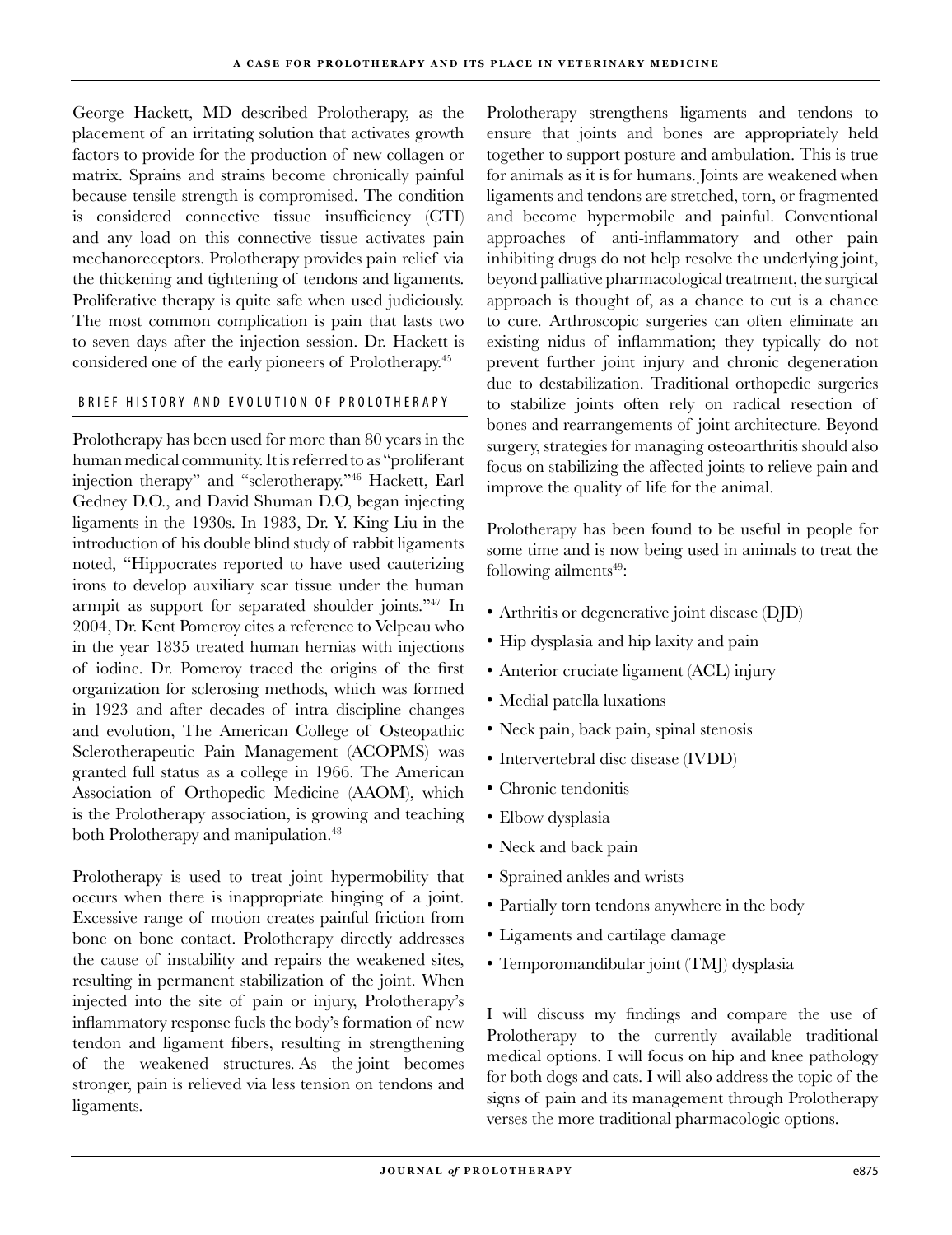#### USE OF PROLOTHERAPY IN COMPARISON TO SURGICAL TREATMENT OF COMMON CONDITIONS IN ANIMALS

The most common pathologies treated with Prolotherapy by veterinarians are hip dysplasia (HD), knee (ACL) injuries and medial patella luxations (MPL), elbow dysplasia (ED) and back intervertebral disc disease (IVDD). I will focus my attention on the two most prevalent pathologies in veterinary medicine; knees and hips.

According to statistics from 2003, the estimated cost to owners during that year was \$1.32 billion for ACL injuries and ruptures.<sup>50</sup> Today it is the most common injury and the primary cause of osteoarthritis in the dog and thus the number one cause of lameness.<sup>51</sup> It is estimated that one in four dogs has had an anterior cruciate repair. Today (2012) it's not known how much is spent in the current market. When performing an Internet search for "ACL in Dogs" there were 2.4 million hits. Searching for "ACL in dogs' surgery costs," there were 1.5 million hits. Judging from the amount of hits these are subjects many pet owners are truly interested in.

Prolotherapy has the ability to rebuild knees and it is an excellent alternative to knee surgery.<sup>52</sup> Combined with the prior rabbit tendon studies, this gives conclusive evidence that Prolotherapy is a viable solution in knee rebuilding for dogs, cats and horses. In 2006, a study was done injecting 24 rats, dextrose injections increased the cross-sectional area of medial collateral ligaments.<sup>53</sup> This study, as well as the previous ones on rabbits, had similar results. Therefore, it can be concluded that Prolotherapy for animals is a viable but little known option.

#### ANTERIOR CRUCIATE LIGAMENT (ACL) INJURIES

Rupture of the ACL occurs when the tensile strength of the ligament has been exceeded, following acute severe trauma. But it is more commonly damaged because of chronic degenerative weakening. Traumatic ruptures are usually seen in younger animals. Overload on a chronic joint results more from obesity. And there is a higher incidence of ACL in spayed female dogs. The injury typically happens in a large dog between five to eight years, yet in smaller dogs weighing less than 35 pounds occurs later in life. Degenerative joint disease is generally seen bilaterally because 40% to 60% of dogs rupture the opposing leg within  $12$  to 18 months.<sup>54</sup>

Many of these ACL ruptures may be due to increases in tibial plateau slope (the angle of the knee).<sup>55</sup> This slope is reported to vary between 23 and 25 degrees and is between 13 to 34 degrees in most normal dogs. Conflicting and controversial data is confusing at best. One study of 200 large dogs, concluded that these two values were inversely correlated and the relationship was not strong enough to explain the frequency of ACL rupture in young, large breed dogs by trying to claim poor tibial slopes.

A tibial wedge osteotomy (TWO) is a surgical procedure done to correct the tibial slope as well to stabilize the knee.<sup>56</sup> A TWO is usually done on young, large dogs such as Mastiffs, Labrador Retrievers, and Dogue de Bordeaux. It is hard to ascertain whether or not Prolotherapy could have a positive effect on young dogs with extreme angular deformities of the tibia, but Prolotherapy would and should be included as post operative protocol to strengthen existing tendons and ligaments and aid in managing post operative pain, therefore, expediting rehabilitation.

Several breeds are continually sited as being pre-disposed to ACL rupture, including St. Bernard's, Rottweilers, Labrador Retrievers, Chesapeake Bay Retrievers, Mastiffs, American Stafford Terriers, Akitas and Newfoundland's. When examining these dogs the differential diagnosis should include hip dysplasia.<sup>57</sup> In general, all large and giant breed dogs suffer higher rates of cruciate ligament injury as well as hip dysplasia.<sup>58</sup>

### **How do we diagnose a full rupture of the ACL verses a partial tear; and what is the significance to the potential outcome of Prolotherapy of the knee?**

### **First physical findings of an ACL injury:**

- Gross enlargement of the joint due to fibrosis or scar tissue buildup at the medial aspect of the knee. This is the medial buttress test. Also check for excess warmth.
- Slight clicking sound which may indicate medial meniscus involvement.
- Famous draw sign where the tibia slides forward in regards to the femur.
- Many dogs and cats will sit with the affected limb •extended, "Sit Test."<sup>59</sup>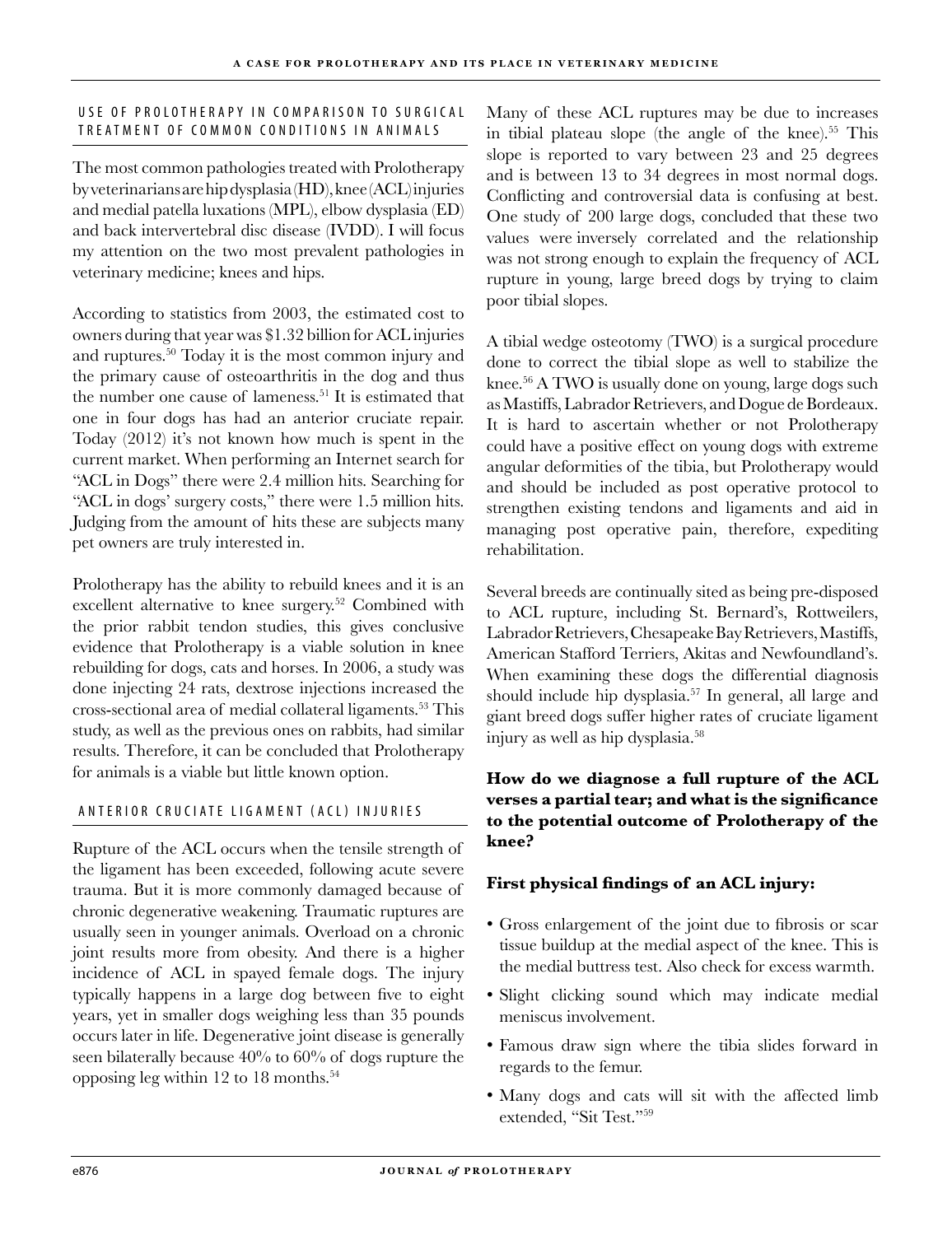- Accessing the dog or cat's response to full stifle extension.
- Always check for palpable muscle atrophy as you compare both legs.
- Many times there is a visible limp or the dog is walking as it is on its tiptoes on the affected side.

## **Radiograph findings in ACL:**

- Displacement of the proximal tibia relative to the femoral condyles
- Joint effusion with partial obliteration of the infrapatellar fat pad, caudal displacement or cranial displacement of the patellar
- Secondary degenerative joint disease, osteophyte  $formation<sup>60</sup>$

Partial tears of the ACL may involve either the craniomedial band or the cranio lateral band within the knee. They may or may not be associated with gross unsteadiness. Cranial draw signs may not always be present. They are often called stable yet partial tears. If there is instability in flexion of the knee then the term unstable partial tear is used.<sup>61</sup> Dogs with partial ligament tears may experience mild or occasional limping. Early treatment may help to prevent the progression of the partial tear to a complete tear. It may also prevent the strain on the opposite knee, which in a high percentage of cases also has an ACL injury. Most partial tears of the ACL are thought to progress to a complete tear over time if left untreated. Veterinary Prolotherapists claim that partial tears have a better prognosis and are more responsive to regenerative techniques. Conventional veterinarians recommend a Tibial Plateau Leveling Osteotomy (TPLO) for partial tears for dogs and cats over 20 kg's and it is actually becoming the surgery of choice in most knee repair cases. At this time there is no surgical technique for management of the crucient deficient stifle that has been shown to be unequivocally superior.<sup>62</sup>

The two most popular types of common surgical repairs are, first, the tibial plateau leveling osteotomy (TPLO). This procedure rotates the tibial plateau relative to the long axis of the tibia aiming for a tibial plateau angle of six degrees. The bone is cut and stabilized using a plate and screws.63 Some debate exists regarding a possible increase in implant-associated osteoscarcomas with

early designs of bone plate. Any complications for this surgery are more severe than for extra capsular repair technique. This includes fractures, implant loosening, and infections.

Advantages to a TPLO are that it is a precise tibial slope correction with proper surgical technique.<sup>64</sup> It is possible to correct misalignment problems. As pointed out previously there is conflicting research on either side of this issue. $65,66$ 

Disadvantages of TPLO are the following:

- Because increased flex of the stifle is created due to the leveling of the tibial plateau, a medial meniscus (the medial meniscus acts as a cushion between the femur and the tibia) release is necessary. The lost integrity of the meniscus is detrimental for joint function and adds to osteoarthritis (OA) progression when associated with meniscal release (partial cutting away of the pad).
- Rehabilitation is slow: the first six weeks are restricted leash walks and that can continue upwards of three months.
- I have seen an unusual number of dogs with stiffened legs unable to bend at the knee after this procedure.

The second most common ACL repair is an extra capsular technique. Ex-Capsular procedures as they are intended provide short-term stifle stabilization, while mature fibrous connective tissue forms to provide longterm stabilization. $67$  It is sometimes done by placing a lateral suture, usually with a synthetic nylon leader line. This suture is placed around the lateral fabella to form a bone anchor caudally on the lateral femoral condyle, through a bone tunnel proximally in the tibial tuberosity. This creates a slight protrusion on the outside aspect of the knee. It resembles a "figure 8."68 This is a quicker and simpler procedure and has been used for 40 years for knee stabilization.

Advantage of extra capsular techniques $69$ :

- A simpler and less costly solution to knee stabilization with a stated 80-90% success ratio.
- It is minimally invasive, with low patient morbidity and •good long-term outcome.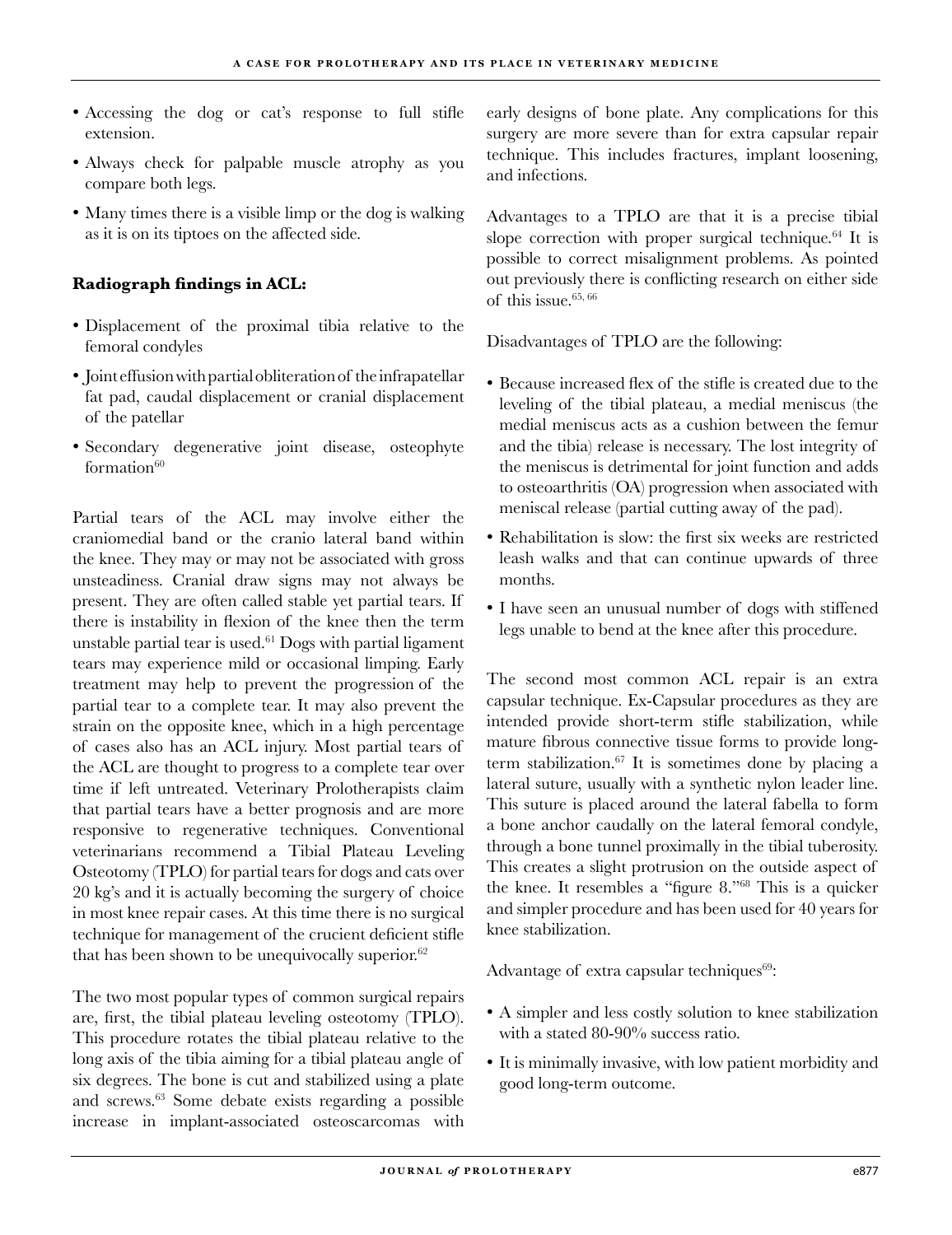Disadvantages of extra capsular repair<sup>70</sup>:

- Partial meniscectomy, which may lead to future arthritis.
- Failure to place the lateral tendon suture external to the joint capsule results in excess pain and poor limb function as the suture rubs upon the bone.<sup>71</sup>
- Failure to either anchor the suture properly or place it in the proper isometric position can lead to limited range of motion or premature breakage of the suture material.<sup>72</sup>
- Rehabilitation is slow; sometimes the first ten days to two weeks animal may not bear full weight. Restricted leash walks are necessary. This can continue upwards of three months; no stairs are recommended for at least one month.
- Sometimes muscle atrophy on the surgical leg never resolves.

Statistical data on the risk factors for surgical site infections and infection rates for these surgeries are available. In a retrospective study of 902 canine cases, 6.1% of both surgeries developed infection within six months. In the groups studied, extra-capsular repairs alone had a 4.2% infection rate and TPLO repairs alone had an 8.4% infection rate.73

Another retrospective study of 363 dogs examined that complication rates associated with extra-capsular repair of a lateral suture technique was as high as 17.4% of the cases. Of the 17.4% group a majority were heavier and younger dogs.74

#### P R O L O T H E R A P Y I N J E C T I O N S ; AN OPTION FOR ACL REPAIR:

Without a doubt, the most compelling nonsurgical option is Prolotherapy.<sup>75</sup> Studies testing Prolotherapy for ACL laxity show short and long term improvement in pain during walking.

Dextrose and lidocaine are usually benign substances • with minimal side effects, however, ACell (Extra cellular matrix), PRP (protein rich plasma or platelets), ozone, fat derived stem cells, and sodium morruhate are all viable solutions. They are all now tested options for inducing cellular repopulation and tendon and ligament repair.<sup>76</sup>

- At least four veterinarians with published case studies for dogs and cats claim 80-90% success rates in correcting ACL tears with Prolotherapy, the same percentage success as any of the above, described surgical procedures. Prolotherapy has a higher success ratio than medial patellar luxation surgery, for which the complication rates alone can run as high as  $18\%$ .<sup>77</sup>
- Minimal risk, Prolotherapy is considered non harmful.<sup>78</sup> Prolotherapists are not cutting into bone, cutting out bone (osteotomy) or leaving non-absorbable material, plates or screws under the skin.
- Bruising, swelling at the injection site is minimal; bruising is major in surgery.
- Infection rates reportedly are one in a thousand in Prolotherapy.
- Injection site pain for three to seven days post procedure in Prolotherapy. Many surgeries take months to heal.
- The animals rehabilitate themselves slowly in between •Prolotherapy sessions and as the pain goes away and the joints are more stable they actually start to walk on their own with Prolotherapy. Prolotherapy is a progressive buildup therefore rehabilitation is naturally progressive. Prolotherapy does not leave the patient with the long-term sequelae of arthritis; just the opposite. Prolotherapy helps to resolve arthritis. The animals continually improve and muscle atrophies seem to resolve as the animal starts to use the limb or limbs.

#### HIP DYSPLASIA

It is estimated that 25-30% of all dogs in the United States have hip dysplasia.79 Hip Dysplasia (HD) is a prevalent, polygenetic, and heritable osteoarthritic disease. It is characterized by laxity of the coxofemoral joint and functional subluxation of the femoral head. As it progresses it causes pain, lameness, and disability.<sup>80</sup> The prevalence of HD in purebred dogs in a typical veterinary hospital population is estimated at 19.7% and the incidence in some breeds is as high as 73% making HD one of the most significant orthopedic traits in dogs. A Cornell study, 51 dogs from 2007-2009, found HD was present in 33 of these dogs  $(65\%)$ .<sup>81</sup> The hip-dysplastic group was composed of nine Labrador Retrievers, nine mixed breeds, five Old English Sheep Dogs, three Golden Retrievers, two Rottweilers, and a terrier. The control group was six Golden Retrievers, five Labrador Retrievers, and two Australian Shepherds, two Old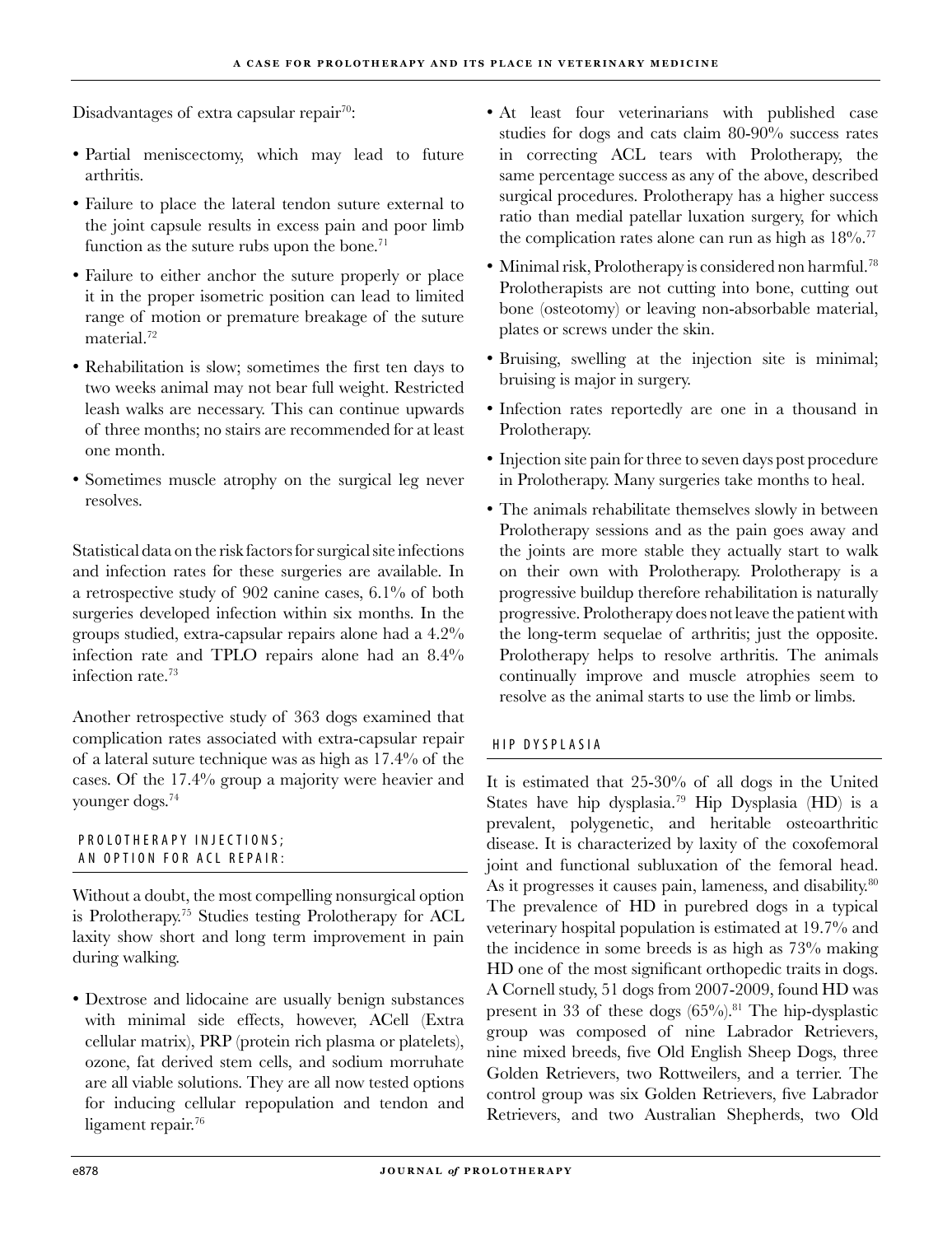English Sheepdogs, one Great Dane, one Border Collie and one mixed breed. As previously noted, "Heavier animals had a greater propensity for HD as well as CCL injuries."82

Physical findings of hip dysplasia:

- Pain or palpation over the lower pelvic area and the top of the heads of the femurs.
- Crepitus is a finding when slightly moving the top of the femur; usually when hip dysplasia is severe.
- Animals have difficulty getting up and down from a lying position.
- Muscle atrophy in the area of the gluteus muscles. •
- Animals walk very stiffly. •
- Animals can become apprehensive and sometimes aggressive when stretched or moving hips either laterally (abduction) or distally (forced hip extension).
- · Subluxation can actually be felt on palpation, particularly if there is muscle atrophy.
- Reluctance to climb stairs, exercise intolerance, or sitting down frequently during a long walk.
- Bunny hopping is common as the animal is limiting its hip joint range of motion attempting to stop hip pain.

Radiographic findings in Hip Dysplasial<sup>83</sup>:

- Femoral head subluxation or luxation (top of the long bone of the leg movement out of alignment with the hip socket)
- Shallow acetabula (hip sockets)
- Remodeling of the femoral head and neck (arthritis)
- Secondary degenerative joint disease of head, neck, acetabula (arthritis)
- Penn Hip Distraction index high for the breed, this is a measurement of passive hip laxity
- Coverage of at least 50% of the top of the femur, which is the ball of the femur, should fit into the acetabulum; this is the socket on the pelvic bone. When there is less than 50% coverage, the joint is considered dysplastic

There are various techniques for screening young animals for hip dysplasia. One of the most accurate techniques is considered the Penn Hip method, which can predict hip laxity as early as 16 weeks. Dr. Smith, the pioneer of the Penn Hip program, claims that all breeds are affected with hip dysplasia. Hip dysplasia creates major concerns for breeders, veterinarians, and ultimately pet owners. Dr. Smith's advocates controlling hip dysplasia by selective breeding. He believes that this disease is a major animal welfare issue. Unfortunately hip dysplasia is a progressive disease. By the time a definitive diagnosis is made years later it is a bit late to prevent osteoarthritis.<sup>84</sup> By the time the radiographs show signs of secondary osteoarthritis there usually is not any way to correct the bone and joint incongruity.<sup>85</sup> The solutions in traditional veterinary medicine include total hip replacement, femoral head osteotomy, and double and triple pelvic osteotomy. These are all invasive, expensive, risky surgeries.

#### A WORD ON CONSERVATIVE TREATMENTS

It is thought young dysplastic dogs have a natural tendency to overcome acute pain. This happens in nature with joint capsule remodeling. Conservative management of HD was studied in 1987. A total of 68 dogs were followed for ten years, and it was noted that of 76% of the dogs evaluated, at the end of the study 63% had no pain on forced extension; 79% had normal range of motion; and 72% had normal exercise tolerance. This conservative treatment included controlled exercise, prevention of obesity, use of heat, general exercise and conditioning, balance and proprioception activities.<sup>86</sup> Prolotherapy would be a marvelous adjunct to this conservative treatment, potentially raising the success rates into the 90% range.

Conservative treatments of physical therapy are also inclusive of, weight control, Adequan®, Omega 3 fatty acids,87 moderate low impact exercise and therapeutic diets. The conventional veterinary community views pharmacology or surgery as a long-term pain reduction solution. The three most popular surgical corrections for HD are total hip replacement, femoral head osteotomy, and also a double and triple pelvic osteotomy. These procedures are anatomy modifying aimed at diminishing disease progression.<sup>88</sup>

Total hip replacement has become thought of as the best surgical option for returning the hip joint to normal function.89 During the surgery, the top of the femur is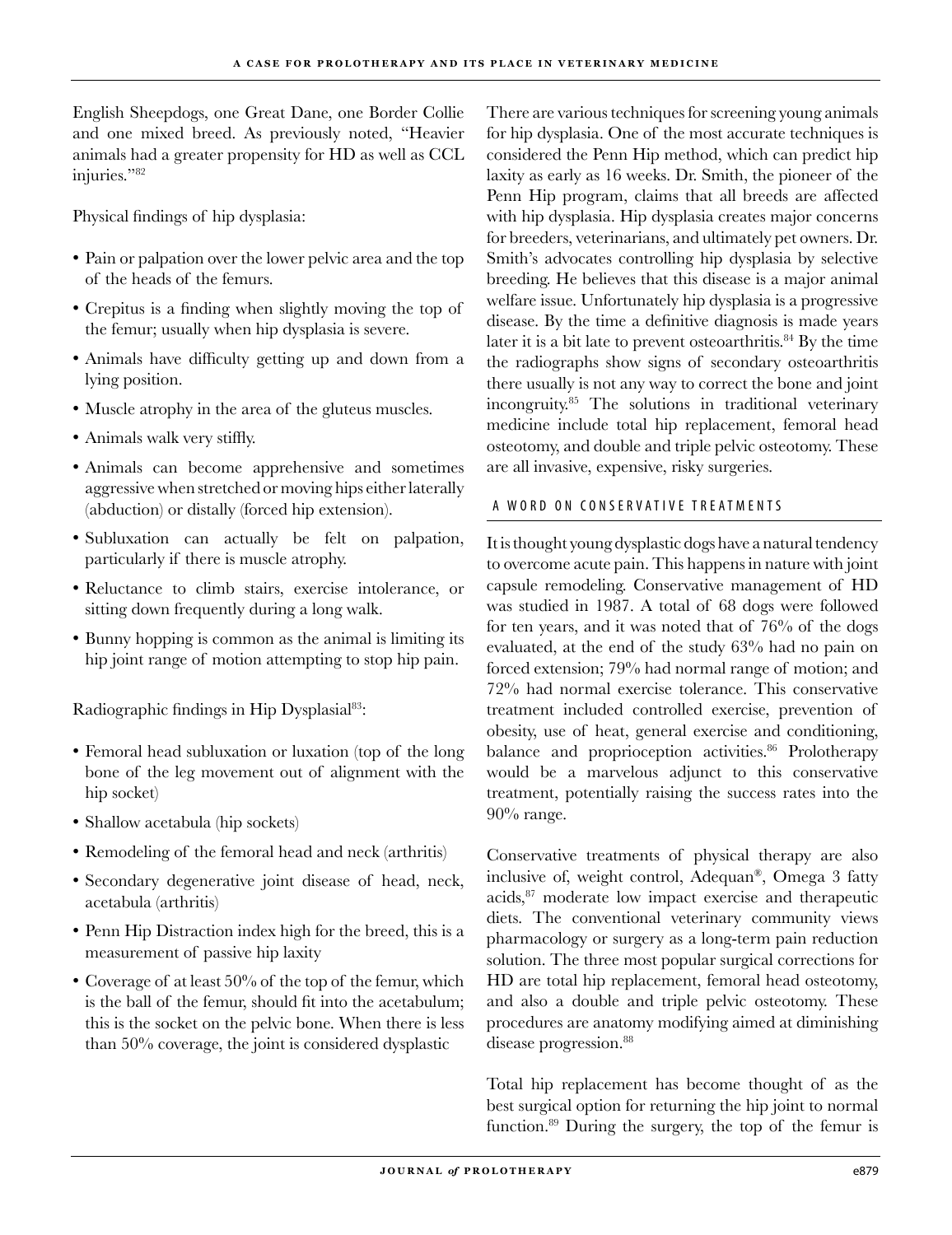removed and replaced by a ball or acetabular cup implant. Current implants are porous coated and a six-year study revealed an 87% success rate using 50 cases.<sup>90</sup> There is a tunnel bored into the top of the femur for the stem implant to hold. These surgeries are becoming more common place and we do not have the success rates compiled completely, but it is an invasive and expensive surgery ranging between five and ten thousand dollars a hip. The procedure is considered a sophisticated one and application requires specialized training. A 2009 report indicated common complications were luxation (abnormal movement) 4.5%, infection 1.25%, and aseptic loosening 2.25%; although studies indicate 92-95% of canine and feline patients regain excellent function post operatively.<sup>91</sup> The ACVS (American College of Veterinary Surgeons) website recommends 6-8 weeks strict rest followed by 6-8 weeks gradual walk and trot on a leash.<sup>92</sup>

Double and triple pelvic osteotomies are techniques developed to increase the acetabular coverage of the femoral head. Results show osteoarthritis continues but function can be improved.<sup>93</sup> Femoral head osteotomy is the removal of the top of the femoral head; it is considered a salvage procedure. A scar tissue joint is established that has a limited range of motion, a mechanically abnormal gait and muscular atrophy.94

#### HOW PROLOTHERAPY IS USED IN ANIMALS  $-$  METHODS

In some instances surgery is unavoidable, however, in today's environment with regenerative medicine techniques available for our animals Prolotherapy needs to be recognized and more widely used. Rehabilitative and regenerative medicine is now mainstream and double blind studies are now confirming their validity.95 Currently there are many physicians using Prolotherapy with substances such as Protein Rich Platelets (PRP), ozone, testosterone, growth hormone, sodium morrhuate, whole bone marrow or stem cells isolated from bone marrow aspirates, and lipoaspirate-fat derived stem cells. However, the most common solution employed is a combination of hypertonic dextrose and an anesthetic such as lidocaine or procaine.

Prolotherapy normally involves three to five sessions of a series of injections of 50% dextrose and 0.2% lidocaine in equal parts. This is commonly called the Hackett-Hemwall dextrose Prolotherapy method. Normal needle size is 1.5-inch by 22 gauge for hip injections, and 1-inch by 25 gauge in and around the knee. Hip treatments of 5cc are injected at the dorsal and lateral aspect of the hip at four injection sites in and around the articular capsule, surrounding the femoral head of both hips. Knee treatments of 5cc are injected in and around both knees. Injection sites for the knee: lateral tibial collateral ligament, under the infrapatella bursa, into the tendon of the long digital extensor and deeply into the joint space under the patella ligament. Treatments take place approximately three weeks to one month apart. Many times on the last treatment I use ACell®, which is an Extra-Cellular Matrix which acts as an attractant for stem cells in the body.

#### REGENERATIVE MEDICINE AND PROLOTHERAPY:

Regenerative medicine usually, but not exclusively, implies the use of stem cells. Stem cells and extra cellular matrix (ECM), which recruits new stem cells that are the biologically active mediators of tissue healing. They are capable of differentiating into multiple cell types depending on the molecular signals in their environment.<sup>96</sup> In veterinary medicine, protein rich platelets or plasma are becoming more popular and are viable options. I have found that, in smaller animals, protein rich platelets are difficult because of the amount of plasma that is needed to spin down to get enough platelets to inject multiple sights. Obviously, injecting protein rich plasma itself may not have those limitations. Lipoaspirates (fat obtained from the body) and the spinning them down to re-inject into the patients adds an additional procedure and additional anesthesia, as well as expense, to the protocol. There are currently many companies offering lipoaspirate conversions.

Tissue engineering is a method of regeneration of new tissue. It needs one of three basic elements, stem cells, which could be chondrocytes (progenitor cells), and scaffolds for cell attachment and growth factors. Stem cells are found throughout the body and they can be induced to differentiate into different cell types.<sup>97</sup> This supports the theory that the matrix will recruit cells that can differentiate into site-specific tissue.

There are various companies advocating stem cell use.<sup>98</sup> They function by harvesting fat cells from an animal's body and spinning them down and then re-introducing them to the animal's body. The treatment is used for the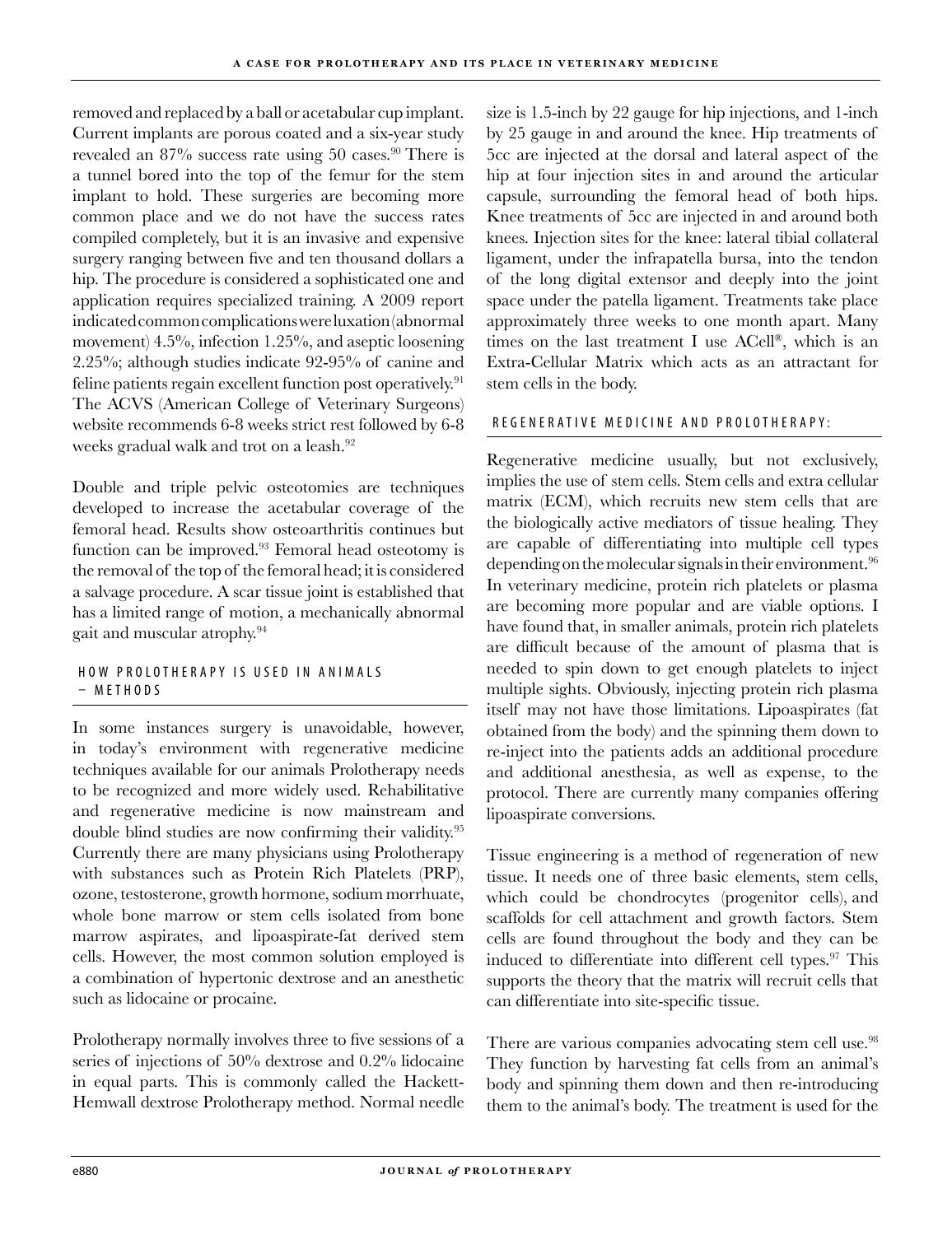alleviation of pain in arthritic joints. I have found this an expensive and invasive method of pain remediation, usually about two thousand dollars and up, on the other hand, extracellular matrix performs the same role and is not anywhere near the expense.

(ECM) is effective, non-invasive and relatively inexpensive, about eight hundred dollars. Richard Mitchell, DVM, reported treating 190 suspensory ligaments and superficial and deep flexor tendons lesions in horses from 2002 through 2005. He concluded that, "Encouraging results called for further investigation." Dr. Mitchell has stated that, "The commercial availability of products that do not require harvesting and ex vivo expansion, would be advantageous to practitioners."99 He worked with the product manufactured by ACell®. Extra-cellular matrix (ECM) consists of a complex mixture of structural and functional proteins. It has been used as a bio scaffold for the reconstruction of many different tissue types. The ECM response induced remodeling is a different phenomenon from that of scar tissue formation.<sup>100</sup>

In combination with Prolotherapy, dextrose and lidocaine to thicken the ligaments either around the hip or the knee, ACell injections, given in the same way as Prolotherapy injections, act to regenerate knee tissues such as ACLs, medial menisci and in and around the coxofemoral joint (hip joint). In a double blind study of 20 dogs between the ages of three and 14 years with hip osteoarthritis (OA), treatment with ACell injections improved the treated dogs within seven days and continually improved their condition over a six-month period.101 Its antimicrobial activity is also a benefit from the standpoint of practitioner confidence.<sup>102</sup>

#### EMERGING ROLE AND LIMITATIONS OF P ROLOTHERAPY IN VETERINARY MEDICINE?

There is currently a resurgence of interest in Prolotherapy for both humans and animals. As people search for alternatives to surgeries, such as total hip and knee replacement for themselves they do so for their pets as well. There have been numerous articles published on the subject of animal Prolotherapy.<sup>103</sup> There is a short report from Roger Dehaan, DVM, who has been practicing Prolotherapy on animals for over 20 years.<sup>104</sup> He spoke of Prolotherapy as "a silver bullet" in regard to treating connective tissue and ligament reconstruction and regeneration for our pet population.<sup>105</sup> The February 2010 issue of *The Whole Dog Journal* described Prolotherapy as

a "conservative management and an option for ligament injuries."106 An article published by *Dog Fancy's Natural Dog* Winter 2011 focused on the merits of Prolotherapy and interviewed an owner of a pair of Newfoundland's that had benefited greatly from the treatments.107 Case studies have been published in the *Journal of Prolotherapy* in six issues since August 2009.108-113 All participating practitioners have experienced the same 80-90% success rates with animals returning to normal function.<sup>114-119</sup> This leaves a  $10\%$  to  $20\%$  failure rate.<sup>120</sup>

The following are possible causes for the 10% to 20% failure rate:

- Not following the prescribed treatment format.
	- A minimum of three to five treatments may be necessary to obtain adequate tendon strength.
	- The specified time frames for treatment must be adhered to.
- The solution is too weak. The dextrose percent too low or sodium morrhuate less than 5%.
- The points treated are not the source of the pain or there is a compensating lameness that has not been previously addressed.
- The patient is taking anti-inflammatory medication. Stopping the inflammatory reactions stops the very response needed to elicit proper Prolotherapy response.
- Rehabilitation is inadequate and the dog is let off a leash too quickly
- Jumps and plays too early, creating a new injury. •
- The older the dog or cat, the higher the failure rate. A rule of thumb is that 8 to 12 year old dogs and 12 to 15 year old cats have a lower success ratio.
- Immune compromised animals may not respond well.

# Conclusion

With all the alternatives now available in veterinary medicine and a large body of evidence that Prolotherapy works, the question shouldn't be, "Why Prolotherapy?" But, "Why not Prolotherapy; why not regenerative medicine?" Regenerative medicine is the medicine of the future. We have years of scientific studies on rabbits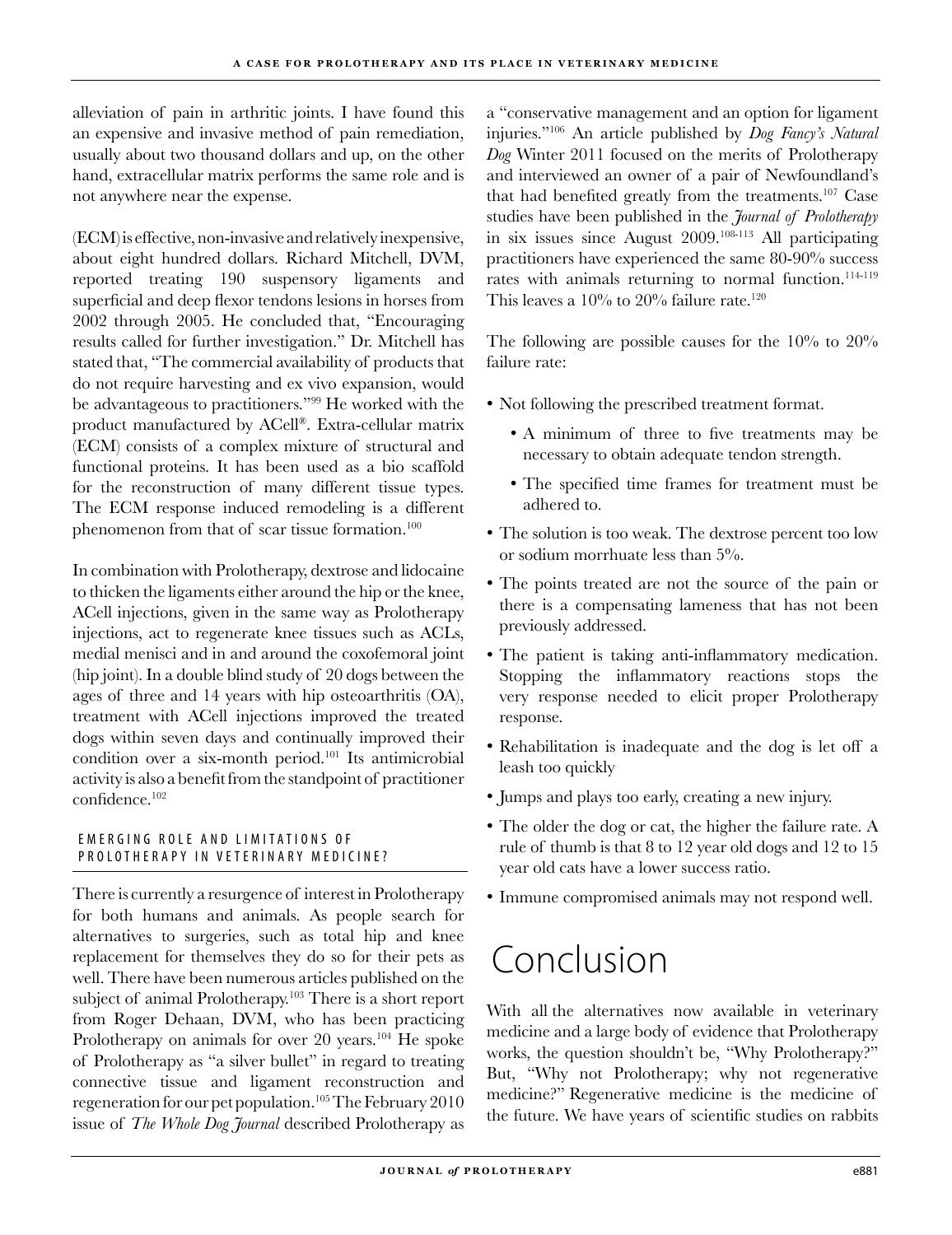and rats and actual repeatable data for the strengthening and regrowth of tendons and ligaments. There are currently veterinarians practicing Prolotherapy and getting excellent results. Prolotherapy as a modality is a viable non-surgical option for alleviating animal pain and helping to heal soft tissue injuries.  $\blacksquare$ 

#### BIBLIOGRAPHY:

- McElhenny J. Taking away the pain. In: *Veterinary Medicine: A Century of Change*, April 2005. pgs. 61-64. 1.
- Wilke V. Alternative therapies for managing mobility: nonsurgical management of cranial cruciate ligament rupture. Conference Proceedings 2011, Current Concepts in the Understanding of Joint Disease, IAMS 2011.  $2<sub>1</sub>$
- Canine Brief Pain Inventory (CBPI). Penn Veterinary Medicine. Available at: http://research.vet.upenn.edu/ PennChart/AvailableTools/CBPI/tabid/1970/Default.aspx. Accessed October 7, 2001. 3.
- Wiseman-Orr L, et al. Validation of a structured questionnaire as an instrument to measure chronic pain in dogs on the basis of effects on health-related quality of life. *American Journal of Veterinary Research*. 2006. pgs. 1826-36. 4.
- Tremayne J. Senior care advocates fetch new allies. Veterinary Practice News. 2009;Vol 21/No 8. Available at: http://www. veterinarypracticenews.com/vet-cover-stories/senior-careadvocates-fetch-new-allies.aspx. Accessed on October 7, 2011. 5.
- *Recognition and Alleviation of Pain in Laboratory Animals*. National Research Council. Washington, DC: The National Academies Press; 2009. Available at: http://www.nap.edu/openbook. php?record\_id=12526&page=R1. Accessed on October 7 2011. *6.*
- Venable RO, et al. Examination of synovial fluid hyaluronan quantity and quality in stifle joints of dogs with osteoarthritis. *Am J Vet Res*. December 2008. pgs.1569-73. 7.
- Roush JK, et al. Understanding the pathophysiology of osteoarthritis. *Vet Med*, February 2002. pgs. 108-112. 8.
- Tacke S. Assessing clinical signs of pain in osteoarthritis. NAVC Conference Proceedings (North American Veterinary Conference); January 15-19, 2011; Orlando, FL. 9.
- 10. Dehaan RL. My experience with prolotherapy in animals: an alternative answer to anterior cruciate ligament and hip dysplasia degeneration. *The Journal of Prolotherapy*, Feb 2009. pgs. 1-58.
- 11. Impellizeri JA. Effect of weight reduction on clinical signs of lameness in dogs with hip osteoarthritis. *JAVMA*. 2000:216 pgs. 1089-1091.
- McLaughlin RM. Symposium on osteoarthritis. *Veterinary*  12. *Medicine*. Feb 2002 pgs. 107-112.
- 13. Pomeroy K. Introduction to sclerotherapy (prolotherapy) & research review. ACOSPM seminar, 3/23/04. Available at: http://www.drpomeroy.com/pages/documents/intro\_ sclerotherapy.pdf Accessed on October 7, 2011.
- 14. Pomeroy K. Introduction to sclerotherapy (prolotherapy) & research review.
- 15. Dehaan R. My experience with prolotherapy in animals: an alternative answer to anterior cruciate ligament and hip dysplasia degeneration. *Journal of Prolotherapy*. 2009;1(1) pgs.54- 58.
- 16. Ochi H, et al. Effects of long-term administration of carprofen on healing of a tibial osteotomy in dogs. *American Journal of Veterinary Research*. 2011;72(5) pgs. 634-641.
- 17. Hauser R. The acceleration of articular cartilage degeneration in osteoarthritis by nonsteroidal anti-inflammatory drugs. *Journal of Prolotherapy*. 2010; 2(1) pgs. 305-319.
- 18. Plumb DC. Carprofen. *Plumb's Veterinary Drug Handbook: Fifth Edition*. 2005. pgs. 120-122.
- Plumb DC. Prednisolone. *Plumb's Veterinary Drug Handbook: Fifth*  19. *Edition*. 2005. pgs. 652-660.
- Plumb DC. Tramadol. *Plumb's Veterinary Drug Handbook: Fifth*  20. *Edition.* 2005. pgs. 773-774.
- Tacke S. Assessing clinical signs of pain in osteoarthritis. 21. NAVC Conference Proceedings (North American Veterinary Conference); January 15-19, 2011; Orlando, FL.
- Plumb DC. Lidocaine HCl. *Plumb's Veterinary Drug Handbook:*  22. *Fifth Edition*. 2005. pgs. 460-462.
- Tacke S. Assessing clinical signs of pain in osteoarthritis. and 23. Management of osteoarthritis pain in dogs and cats. presented NAVC, Jan 2011.
- Rosenthal M. Giving animals a leg up. *Veterinary Forum*. April 24. 2007. pgs. 30-38.
- 25. Roush JK. Multicenter veterinary practice assessment of the effects of omega-3 fatty acids on osteoarthritis in dogs. *Journal of the American Veterinary Medical Association*. 2010; 236(1) pgs. 59-73.
- 26. Steiss JE. The neurophysiologic basis of acupuncture. In: Allen M. Schoen, ed. *Veterinary Acupuncture: Ancient Art to Modern Medicine*. St. Louis: Mosby; 2001. p. 36.
- 27. Steiss JE and McCauley L. Therapeutic ultrasound. *Canine Rehabilitation and Physical Therapy*. St. Louis: Saunders; 2004. pgs. 324-336.
- 28. Baxter GD. And McDonough SM. Principles of electrotherapy in veterinary physiotherapy. In: Catherine McGowan, Lesley Goff, Narelle Stubbs, ed. *Animal Physiotherapy: Assessment, Treatment and Rehabilitation of Animals*. Oxford: Blackwell; 2007. pgs. 177-186.
- Canapp DA. Select modalities. *Clinical Techniques in Small Animal*  29. *Practice*. Elsevier Saunders; 2007. pgs. 160-165.
- Stefanatos J. Introduction to bioenergetic medicine. In: Allen M. Schoen and Susan G. Wynn, ed. *Complementary and Alternative Veterinary Medicine: Principles and Practice*. St. Louis: Mosby; 1998. p. 227. 30.
- Baxter GD, et al. Principles of electrotherapy in veterinary 31. physiotherapy. pgs. 177-186.
- Steiss JE, et al. Therapeutic ultrasound. *Canine Rehabilitation and*  32.*Physical Therapy.* St. Louis: Saunders; 2004. pgs. 324-336.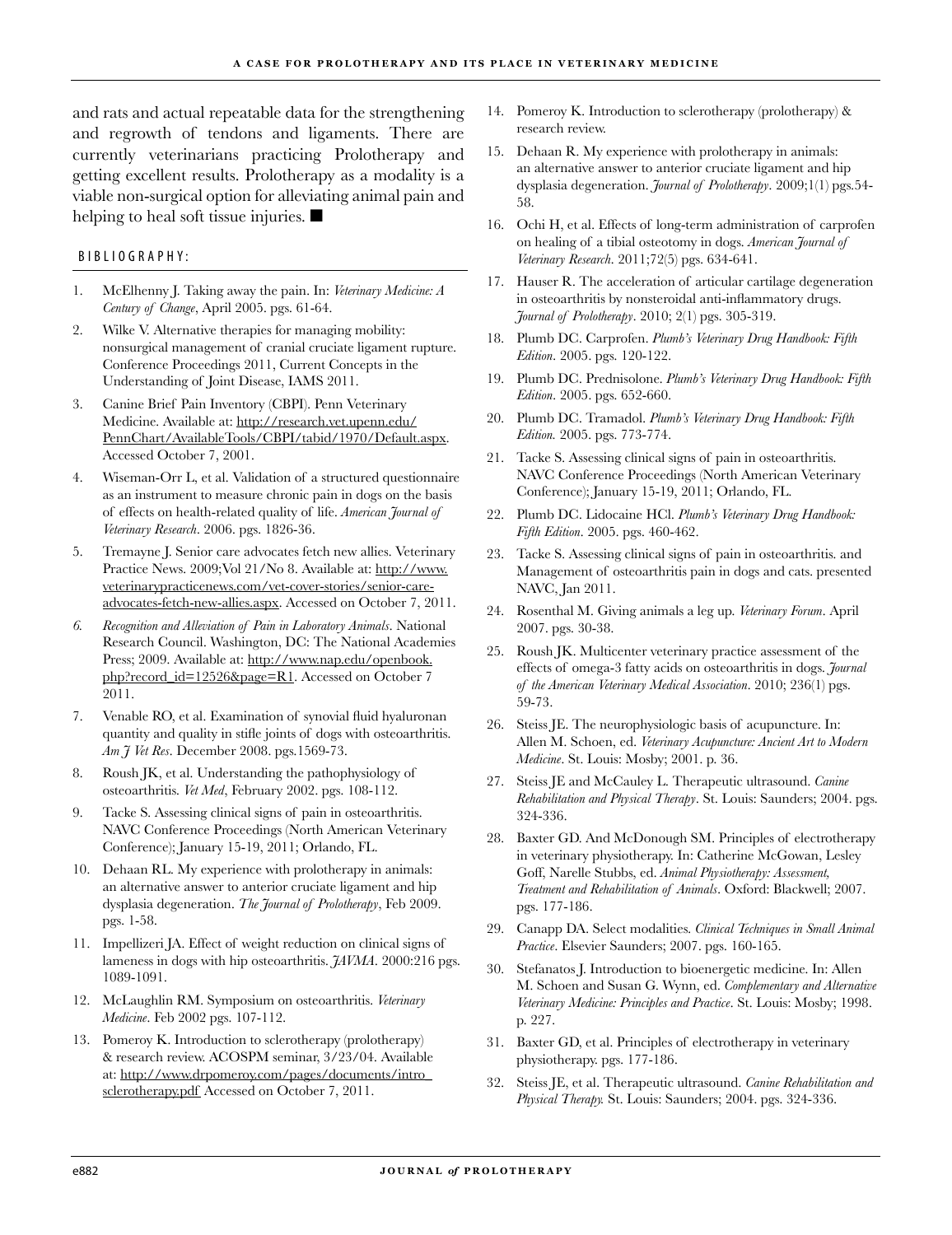- Canapp DA. Select modalities. *Clinical Techniques in Small Animal*  33. *Practice.* Elsevier: Saunders; 2007. pgs. 160-165.
- Saunders DG. Therapeutic exercise. *Clinical Techniques in Small*  34. *Animal Practice.* 2007: Elsevier; Saunders. pgs. 155-159.
- Robinson N. Changing views on ccl repair. *Veterinary Practice*  35. *News*. 2009. Available at: http://www.veterinarypracticenews. com/vet-practice-news-columns/complementary-medicine/ changing-views-on-ccl-repair.aspx. Accessed on October 11, 2011.
- Hauser R, et al. *Prolo Your Arthritis Pain Away!* Oak Park: Beulah 36. Land Press; 2000.
- 37. Gladstein B. Practical application of prolotherapy in canines: case studies. *Journal of Prolotherapy.* 2009;3 pgs. 179-180.
- Hackett GS, et al. *Ligament and Tendon Relaxation treated by*  38. *Prolotherapy. 5th ed.* Oak Park: Beulah Land Press; 2002.
- 39. Liu Y, et al. An in situ study of the influence of a sclerosing solution in rabbit medial collateral ligaments and its junction strength. *Connective Tissue Research.* 1983;11. pgs. 95-102.
- Tremayne, J. Senior care advocates fetch new allies. *Veterinary*  40. *Practice News.* August 2008. 21(8).
- Maynard JA, et al. Morphological and biochemical effects of 41. sodium morrhuate on tendons. *Journal of Orthopedic Research.* 1985;3 pgs.236-248.
- Maynard JA. Morphological and biochemical effects of sodium 42. morrhuate on tendons. *Journal of Orthopedic Research.* 1985. pgs. 236-248.
- 43. Schmidt CC, et al. Effect of growth factors on the proliferation of fibroblasts from the medial collateral and anterior cruciate ligaments. *Journal of Orthopedic Research.* 1995;13(2) pgs. 184-190.
- 44. King LY. An in situ study of the influence of a sclerosing in rabbit medial collateral ligaments and its junction strength. *Connective Tissue Research.* 1983;11 pgs. 95-102.
- 45. Reeves KD. Prolotherapy: basic science, clinical studies, and technique. In: Lennard TA, ed. *Pain Procedures in Clinical Practice.* (2nd Ed.) Philadelphia: Hanley and Belfus; 2000. pgs.172-190.
- Hackett GS, et al. *Ligament and Tendon Relaxation treated by*  46. *Prolotherapy. 5th ed.* Oak Park, IL: Beulah Land Press; 2002.
- 47. Liu Y, et al. An in situ study of the influence of a sclerosing solution in rabbit medial collateral ligaments and its junction strength. *Connective Tissue Research.* 1983;11 pgs. 95-102.
- 48. Maynard JA, et al. Morphological and biochemical effects of sodium morrhuate on tendons. *Journal of Orthopedic Research.* 1985; 3 pgs. 236-248.
- Dehaan RL. My experience with prolotherapy in animals: 49. an alternative answer to anterior cruciate ligament and hip dysplasia degeneration. *The Journal of Prolotherapy.* Feb 2009. pgs. 1-58.
- Wilke VL, et al. Estimate of the annual economic impact of 50. treatment of cranial cruciate injury in dogs in the united states. *JAVMA.* 2005;227 pgs. 1604-1607.
- 51. Gladstein B. Practical application of prolotherapy in canines: case studies. *The Journal of Prolotherapy.* 2009;3 pgs. 179-180.
- 52. Hauser R. Prolotherapy: An Alternative to Knee Surgery. Oak Park: Beulah Land Press; 2004.
- 53. Jensen KT, et al. Response of knee ligaments to prolotherapy in a rat injury model. *Am J Sports Med.* 2008;36(7) pgs.1347-57.
- Dejardin L. Cranial cruciate ligament rupture: biomechanics, 54. pathogenesis and diagnosis. Proceedings Small Animal – Orthopedics. NAVC Conference Proceedings (North American Veterinary Conference), January 17, 2009.
- 55. Zellman P, et al. Relationship between age and tibial plateau angle in dogs with cranial cruciate rupture. *Journal of the American Animal Hospital Association.* 2005;41 pgs. 117-120.
- Vezzoni A. Treatment of cranial cruciate problems in growing dogs. Proceedings Small Animal – Orthopedics. NAVC Conference Proceedings (North American Veterinary Conference). January 17, 2009. 56.
- 57. Dejardin L. Cranial cruciate ligament rupture: biomechanics, pathogenesis and diagnosis. Proceedings Small Animal – Orthopedics. NAVC Conference Proceedings (North American Veterinary Conference), January 17, 2009.
- Witsberger TH, et al. Prevalence of and risk factors for hip dysplasia and cranial cruciate ligament deficiency in dogs. *Journal of the American Veterinary Medical Association.* 2008; 232 pgs. 1818-1824. 58.
- Fitzpatrick N. Management of stifle disease-a practitioners 59. perspective. NAVC Conference Proceedings (North American Veterinary Conference), January 17, 2009.
- *Radiographic interpretation for small animal clinician.* 2nd Edition. *60.* Biery:Williams & Williams; 1999.
- 61. Beale B. Partial tears of the cranial cruciate ligament-it's more common than you think. NAVC Conference Proceedings (North American Veterinary Conference), January 17, 2009.
- 62. Beale B. Practical tips for extracapsular suture repair of cranial cruciate ligament injuries. NAVC Conference Proceedings (North American Veterinary Conference), January 17, 2009.
- Fitzpatrick N. Management of stifle disease-a practitioners 63. perspective.
- 64. Vezzoni A. Tibial plateau leveling osteotomy verses tibial tuberosity advancement. Small Animal Proceedings-Orthopedics. NAVC Conference Proceedings (North American Veterinary Conference); January 15-19, 2011; Orlando, FL.
- Vezzoni A. Treatment of cranial cruciate problems in growing dogs. NAVC Conference Proceedings (North American Veterinary Conference); January 15-19, 2011; Orlando, FL. 65.
- 66. Zellman P, et al. Relationship between age and tibial plateau angle in dogs with cranial cruciate rupture. *Journal of the American Animal Hospital Association.* 2005;41 pgs. 117-120.
- Arthurs GI, et al. Complications associated with corrective 67. surgery for patella luxation in 109 Dogs. *Vet Surg.* 2006;35(6) pgs. 559-586.
- Fitzpatrick N. Management of stifle disease-a practitioners 68. perspective.
- Arthurs GI, et al. Complications associated with corrective 69. surgery for patella luxation in 109 Dogs. *Vet Surg.* 2006; 35(6) pgs. 559-586.
- 70. Beale B. Practical tips for extracapsular suture repair of cranial cruciate ligament injuries. NAVC Conference Proceedings (North American Veterinary Conference). January 17, 2009.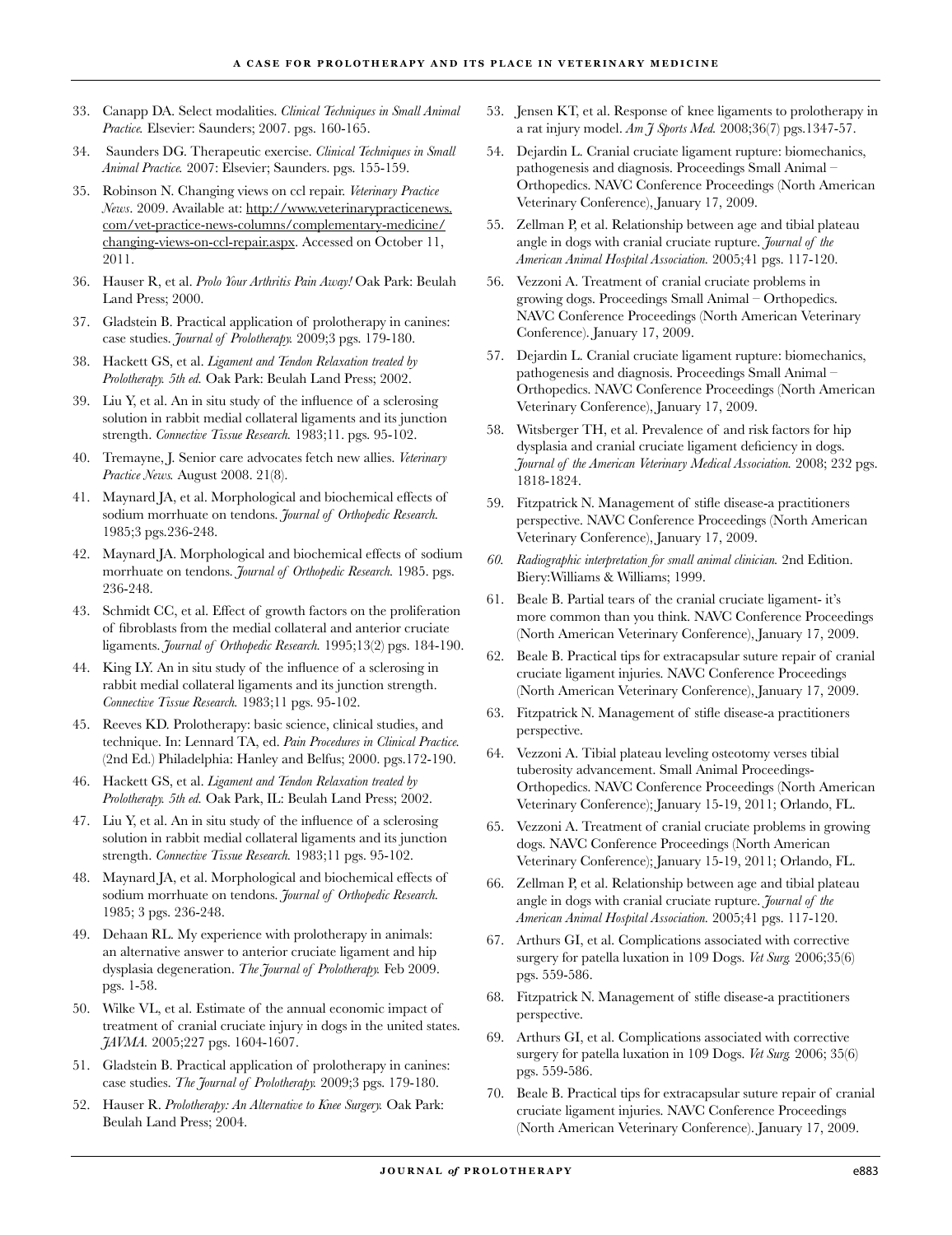- Arthurs G. Complications associated with corrective surgery for 71. patella luxation in 109. *Veterinary Surgery.* August 2006; 35(6) pgs. 559-586.
- Arthurs G. Complications associated with corrective surgery for 72. patella luxation in 109 Dogs. pgs. 559-586.
- 73. Risk factors for surgical site infection-inflammation in dogs undergoing surgery for rupture of the cranial cruciate ligament: 902 Cases (2005-2006). *Journal of the American Veterinary Medical Association.* 2010;236(1) pgs. 88-94.
- Casale SA, et al. Complications associated with lateral 74. fabellotibial suture surgery for cranial cruciate ligament injury in dog: 363 cases. (1997-2005). *J Am Vet Med Assoc.* 2009; 234 (2) pgs. 229-35.
- Robinson N. Changing views on ccl repair. *Veterinary Practice*  75. *News.* 2009.
- 76. Zachos TA. What is stem cell therapy and how does it help orthopedic patients? NAVC Conference Proceedings (North American Veterinary Conference), January 17, 2009.
- Arthurs GI, et al. Complications associated with corrective 77. surgery for patella luxation in 109 dogs," *Vet Surg.* 2006; 35(6) pgs. 559-586.
- 78. Dehaan R. My experience with prolotherapy in animals: an alternative answer to anterior cruciate ligament and hip dysplasia degeneration. *Journal of Prolotherapy.* 2009;1(1) pgs. 54-58.
- Gladstein B. Canine hip dysplasia. *Journal of Prolotherapy.* 79. 2010;2(2) pgs. 387-390.
- Smith G. Canine hip dysplasia. Lecture series for the 80. University of Pennsylvania Hip Improvement Program: Slide Set for Veterinarians. March 2011. CD-ROM. University of Pennsylvania.
- 81. Todhunter RJ. The dorsolateral subluxation test and canine hip dysplasia diagnosis. NAVC Conference Proceedings (North American Veterinary Conference); January 15-19, 2011; Orlando, FL.
- Todhunter RJ. The dorsolateral subluxation test and canine hip 82. dysplasia diagnosis.
- Owens J, et al. *Radiographic Interpretation for the Small Animal*  83. *Clinician. 2nd Ed.* Baltimore: Lippincott Williams & Wilkins; 1999.
- 84. Vezzoni A. Surgical management of hip dysplasia. NAVC Conference Proceedings (North American Veterinary Conference); January 15-19, 2011; Orlando, FL.
- Robinson N. Changing views on ccl repair. *Veterinary Practice*  85. *News.* 2009.
- McGowan C, et al. *Animal Physiotherapy, Assessment, Treatment and*  86. *Rehabilitation on Animals.* Oxford: Blackwell Publishing; 2007.
- 87. Robinson N. How fatty acids fight inflammation complementary medicine. May 2008. Available at: http:// www.veterinarypracticenews.com/vet-practice-news-columns/ complementary-medicine/how-fatty-acids-fight-inflammation. aspx. Accessed October 10, 2011.
- Fitzpatrick N. Hip dysplasia to cut or not to cut. NAVC 88. Conference Proceedings (North American Veterinary Conference) January 15-19 2011; Orlando, FL.
- 89. Vince KJ. Canine hip dysplasia: surgical treatment for the military working dog. *Army Medical Department Journal*. July 2007 pgs. 44-50.
- Marcellin-Little DJ, et al. Canine uncemented porouscoated anatomic total hip arthroplasty: results of a long-term prospective evaluation of 50 consecutive cases. *Veterinary Surgery.* 1999; 28(1) pgs.10–20. 90.
- 91. Fitzpatrick N. Hip dysplasia to cut or not to cut.
- 92. Schiller T. Disorders and surgical treatment of the pelvic limb," Canine Rehabilitation Institute's Introduction to Canine Rehabilitation (Coral Springs, FL), January 23rd, 2012.
- 93. Fitzpatrick N. Hip dysplasia to cut or not to cut.
- 94. Fitzpatrick N. Hip dysplasia to cut or not to cut.
- 95. Skernivitz S. Rehabilitation medicine-newest specialty poised for growth in area like post-surgical rehab, agility, pain management. *DVM360.* August 2010. Available at: http:// veterinarynews.dvm360.com/dvm/article/articleDetail. jsp?id=682245&sk=&date=&pageID=2. Accessed on October 11, 2011.
- 96. Zachos TA. Patient-derived cell-based therapy: minimally invasive options. NAVC Conference Proceedings (North American Veterinary Conference). January 17, 2009.
- 97. Zachos TA. What is stem cell therapy and how does it help orthopedic patients? NAVC Conference Proceedings (North American Veterinary Conference). January 17, 2009.
- 98. Hauser RA. Interview with Sherman O. Canapp Jr., DVM, MS, CCRT. *Journal of Prolotherapy.* August 2011; 3(3) pgs. 714- 719.
- 99. Mitchell RD. Treatment of tendon and ligament injuries with ubm powder. ACell website. 2006. Available at: http://www. acellvet.com/research/equine\_study.pdf. Accessed October 11, 2011.
- 100. Badylak SF, et al. Marrow-derived cells populate scaffolds composed of xenogenic extracellular matrix. Nov 2011; 29(11) pgs. 1310-1318.
- 101. Rose W, et al. Effect of a xenogeneic urinary bladder injectable bioscaffold on lameness in dogs with osteoarthritis of the coxofemoral joint (hip): a randomized double blinded controlled trial. *Internal Journal Appl. Res Vet Med*. 2009;(1) pgs. 13-20.
- 102. Sarikaya A, et al. Antimicrobial activity associate with extracellular matrices. *Tissue Engineering.* Feb 2002;8(1) pgs. 63-71.
- 103. Robinson N. Complementary medicine: prolotherapy for pain entering mainstream. *Veterinary Practice News.* June 2005 pg. 19.
- 104. Dehaan R. My experience with prolotherapy in animals: an alternative answer to anterior cruciate ligament and hip dysplasia degeneration. *Journal of Prolotherapy.* 2009;1(1) pgs. 54-58.
- 105. Dehaan RL. Personal Interview. July 30, 2009.
- 106. Puotinen CJ. Alternatives to canine surgeries. The Whole Dog Journal. Feb 2010. pgs. 13-17. Available at: http://www.wholedog-journal.com/issues/13\_2/features/Canine-Ligament-Injury-Options\_16198-1.html. Accessed October 10, 2011.